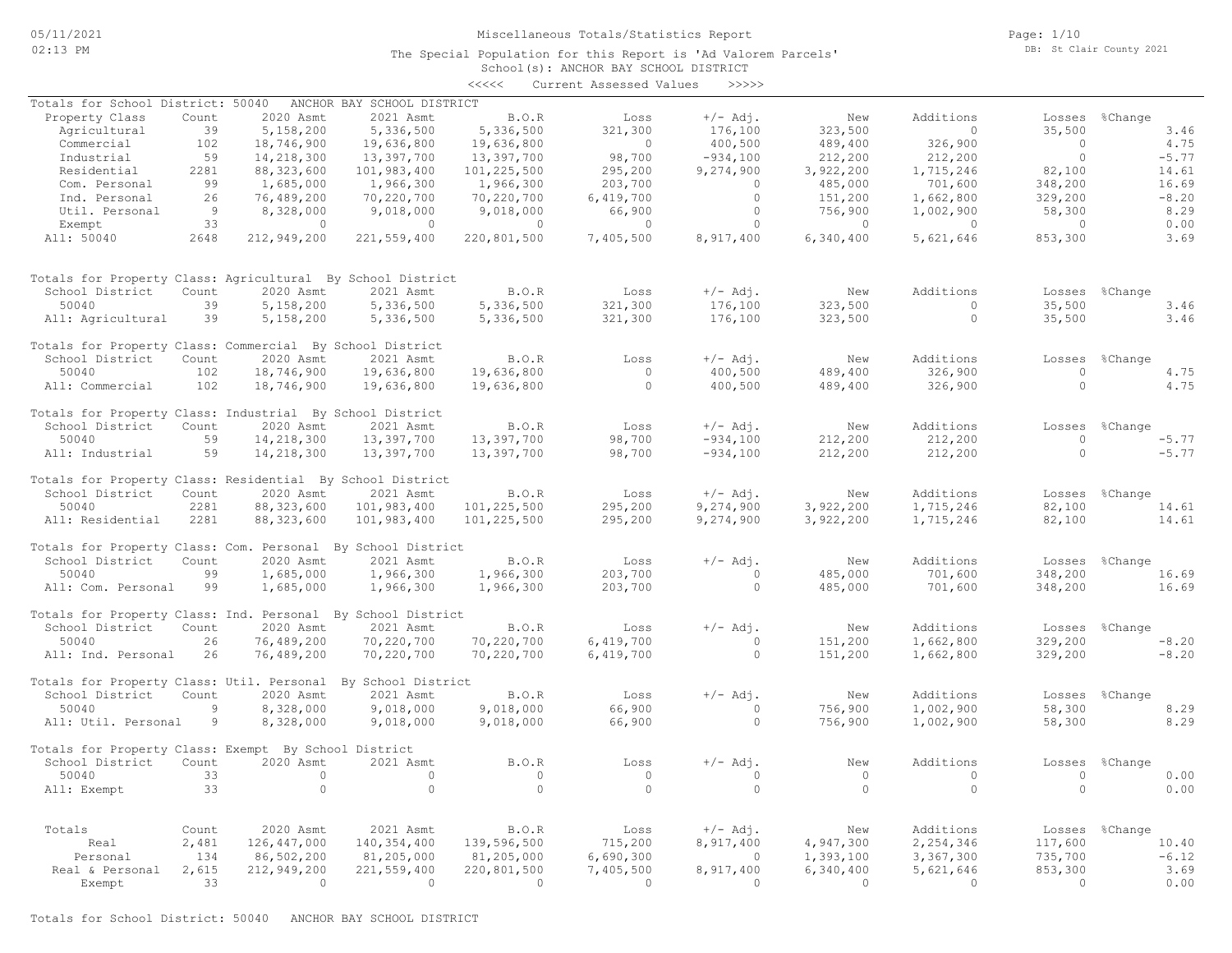#### School(s): ANCHOR BAY SCHOOL DISTRICT The Special Population for this Report is 'Ad Valorem Parcels'

| くくくくく | S.E.V., Taxable and Capped Values |  | >>>>> |
|-------|-----------------------------------|--|-------|
|-------|-----------------------------------|--|-------|

| Property Class<br>2020 SEV<br>Fin SEV<br>2021 SEV<br>2020 Tax<br>2021 Tax<br>2021 Cap<br>2021 MCAP<br>Count<br>Fin Tax<br>BOR Tax<br>Agricultural<br>39<br>5,158,200<br>5,158,200<br>5,336,500<br>3,543,760<br>3,543,760<br>3,600,452<br>3,557,357<br>3,557,357<br>3,600,452<br>102<br>Commercial<br>18,746,900<br>18,746,900<br>19,636,800<br>14,428,097<br>14,428,097<br>16,296,164<br>16,296,164<br>15,046,834<br>15,046,834<br>59<br>13,397,700<br>11,429,280<br>11, 426, 513<br>Industrial<br>14,218,300<br>14,218,300<br>11,429,280<br>11, 426, 513<br>11,711,570<br>11,711,570<br>Residential<br>2281<br>88, 323, 600<br>88,320,000<br>101,225,500<br>65,380,581<br>65, 376, 981<br>69,925,647<br>69, 338, 625<br>68,410,870<br>68,370,209<br>99<br>1,670,000<br>1,966,300<br>Com. Personal<br>1,685,000<br>1,670,000<br>1,966,300<br>1,685,000<br>1,966,300<br>1,966,300<br>1,966,300<br>Ind. Personal<br>26<br>76,489,200<br>76,489,200<br>70,220,700<br>76,489,200<br>76,489,200<br>70,220,700<br>70,220,700<br>70,220,700<br>70,220,700<br>Util. Personal<br>-9<br>8,328,000<br>8,328,000<br>9,018,000<br>8,328,000<br>8,328,000<br>9,018,000<br>9,018,000<br>9,018,000<br>9,018,000<br>33<br>$\circ$<br>$\circ$<br>$\circ$<br>$\circ$<br>$\circ$<br>$\circ$<br>$\circ$<br>$\circ$<br>$\circ$<br>Exempt<br>All: 50040<br>2648<br>212,949,200<br>212,930,600<br>220,801,500<br>181, 283, 918<br>181, 265, 318<br>182, 453, 776<br>181,866,754<br>179, 931, 631<br>179,890,970<br>Totals for Property Class: Agricultural By School District<br>School District<br>2020 SEV<br>2021 SEV<br>2020 Tax<br>2021 Tax<br>BOR Tax<br>2021 Cap<br>2021 MCAP<br>Count<br>Fin SEV<br>Fin Tax<br>50040<br>39<br>5,158,200<br>5,158,200<br>5,336,500<br>3,543,760<br>3,543,760<br>3,600,452<br>3,600,452<br>3,557,357<br>3,557,357<br>3,543,760<br>All: Agricultural<br>39<br>5,158,200<br>5,158,200<br>5,336,500<br>3,543,760<br>3,600,452<br>3,600,452<br>3,557,357<br>3,557,357<br>Totals for Property Class: Commercial By School District<br>2021 SEV<br>2021 Tax<br>2021 MCAP<br>School District<br>2020 SEV<br>Fin SEV<br>2020 Tax<br>Fin Tax<br>BOR Tax<br>2021 Cap<br>Count<br>19,636,800<br>14,428,097<br>102<br>18,746,900<br>18,746,900<br>14,428,097<br>16,296,164<br>16,296,164<br>15,046,834<br>15,046,834<br>50040<br>102<br>18,746,900<br>18,746,900<br>14,428,097<br>16,296,164<br>16,296,164<br>All: Commercial<br>19,636,800<br>14,428,097<br>15,046,834<br>15,046,834<br>Totals for Property Class: Industrial By School District<br>2021 SEV<br>2021 Tax<br>School District<br>Count<br>2020 SEV<br>Fin SEV<br>2020 Tax<br>Fin Tax<br>BOR Tax<br>2021 Cap<br>2021 MCAP<br>50040<br>59<br>14,218,300<br>14,218,300<br>13,397,700<br>11,429,280<br>11,429,280<br>11, 426, 513<br>11, 426, 513<br>11,711,570<br>11,711,570<br>59<br>14,218,300<br>14,218,300<br>13,397,700<br>11,429,280<br>11,429,280<br>11, 426, 513<br>11, 426, 513<br>11,711,570<br>11,711,570<br>All: Industrial<br>Totals for Property Class: Residential By School District<br>2020 SEV<br>2021 SEV<br>2020 Tax<br>Fin Tax<br>2021 Tax<br>BOR Tax<br>2021 Cap<br>2021 MCAP<br>School District<br>Count<br>Fin SEV<br>2281<br>88, 323, 600<br>88,320,000<br>101,225,500<br>65,380,581<br>65, 376, 981<br>69, 925, 647<br>69, 338, 625<br>68,410,870<br>68,370,209<br>50040<br>2281<br>65, 376, 981<br>69, 925, 647<br>69, 338, 625<br>88, 323, 600<br>88,320,000<br>101,225,500<br>65,380,581<br>68,410,870<br>68,370,209<br>All: Residential<br>Totals for Property Class: Com. Personal By School District<br>School District<br>2020 SEV<br>Fin SEV<br>2021 SEV<br>2020 Tax<br>Fin Tax<br>2021 Tax<br>2021 MCAP<br>Count<br>BOR Tax<br>2021 Cap<br>50040<br>99<br>1,685,000<br>1,670,000<br>1,966,300<br>1,685,000<br>1,670,000<br>1,966,300<br>1,966,300<br>1,966,300<br>1,966,300<br>99<br>1,670,000<br>All: Com. Personal<br>1,685,000<br>1,670,000<br>1,966,300<br>1,685,000<br>1,966,300<br>1,966,300<br>1,966,300<br>1,966,300<br>Totals for Property Class: Ind. Personal By School District<br>2020 Tax<br>2021 Tax<br>2021 Cap<br>2021 MCAP<br>School District<br>Count<br>2020 SEV<br>Fin SEV<br>2021 SEV<br>Fin Tax<br>BOR Tax<br>76,489,200<br>70,220,700<br>76,489,200<br>70,220,700<br>70,220,700<br>70,220,700<br>70,220,700<br>50040<br>26<br>76,489,200<br>76,489,200<br>76,489,200<br>70,220,700<br>76,489,200<br>76,489,200<br>70,220,700<br>70,220,700<br>70,220,700<br>70,220,700<br>All: Ind. Personal<br>26<br>76,489,200<br>Totals for Property Class: Util. Personal<br>By School District<br>2020 SEV<br>Fin SEV<br>2021 SEV<br>2020 Tax<br>2021 Tax<br>2021 MCAP<br>School District<br>Count<br>Fin Tax<br>BOR Tax<br>2021 Cap<br>9,018,000<br>8,328,000<br>8,328,000<br>9,018,000<br>9,018,000<br>50040<br>9<br>8,328,000<br>8,328,000<br>9,018,000<br>9,018,000<br>All: Util. Personal<br>9<br>8,328,000<br>8,328,000<br>9,018,000<br>8,328,000<br>8,328,000<br>9,018,000<br>9,018,000<br>9,018,000<br>9,018,000<br>Totals for Property Class: Exempt By School District<br>2021 SEV<br>2020 Tax<br>2021 Tax<br>2021 MCAP<br>School District<br>Count<br>2020 SEV<br>Fin SEV<br>Fin Tax<br>BOR Tax<br>2021 Cap<br>33<br>$\circ$<br>$\circ$<br>$\circ$<br>$\circ$<br>$\circ$<br>$\circ$<br>$\circ$<br>$\circ$<br>$\circ$<br>50040<br>$\circ$<br>$\circ$<br>33<br>$\circ$<br>$\circ$<br>$\circ$<br>$\circ$<br>$\circ$<br>$\circ$<br>$\circ$<br>All: Exempt<br>2020 SEV<br>Totals<br>Fin SEV<br>2021 SEV<br>2020 Tax<br>Fin Tax<br>2021 Tax<br>BOR Tax<br>2021 Cap<br>2021 MCAP<br>Count<br>139,596,500<br>94,778,118<br>2,481<br>126, 447, 000<br>126, 443, 400<br>94,781,718<br>101,248,776<br>100,661,754<br>98,726,631<br>98,685,970<br>Real<br>134<br>Personal<br>86,502,200<br>86,487,200<br>81,205,000<br>86,502,200<br>86,487,200<br>81,205,000<br>81,205,000<br>81,205,000<br>81,205,000<br>Real & Personal<br>2,615<br>212,949,200<br>212,930,600<br>220,801,500<br>181, 283, 918<br>181, 265, 318<br>182, 453, 776<br>181,866,754<br>179, 931, 631<br>179,890,970<br>33<br>$\Omega$<br>$\Omega$<br>$\Omega$<br>$\overline{0}$<br>$\Omega$<br>$\Omega$<br>$\Omega$<br>$\Omega$<br>$\Omega$<br>Exempt |  |  |  |  |  |  |
|-----------------------------------------------------------------------------------------------------------------------------------------------------------------------------------------------------------------------------------------------------------------------------------------------------------------------------------------------------------------------------------------------------------------------------------------------------------------------------------------------------------------------------------------------------------------------------------------------------------------------------------------------------------------------------------------------------------------------------------------------------------------------------------------------------------------------------------------------------------------------------------------------------------------------------------------------------------------------------------------------------------------------------------------------------------------------------------------------------------------------------------------------------------------------------------------------------------------------------------------------------------------------------------------------------------------------------------------------------------------------------------------------------------------------------------------------------------------------------------------------------------------------------------------------------------------------------------------------------------------------------------------------------------------------------------------------------------------------------------------------------------------------------------------------------------------------------------------------------------------------------------------------------------------------------------------------------------------------------------------------------------------------------------------------------------------------------------------------------------------------------------------------------------------------------------------------------------------------------------------------------------------------------------------------------------------------------------------------------------------------------------------------------------------------------------------------------------------------------------------------------------------------------------------------------------------------------------------------------------------------------------------------------------------------------------------------------------------------------------------------------------------------------------------------------------------------------------------------------------------------------------------------------------------------------------------------------------------------------------------------------------------------------------------------------------------------------------------------------------------------------------------------------------------------------------------------------------------------------------------------------------------------------------------------------------------------------------------------------------------------------------------------------------------------------------------------------------------------------------------------------------------------------------------------------------------------------------------------------------------------------------------------------------------------------------------------------------------------------------------------------------------------------------------------------------------------------------------------------------------------------------------------------------------------------------------------------------------------------------------------------------------------------------------------------------------------------------------------------------------------------------------------------------------------------------------------------------------------------------------------------------------------------------------------------------------------------------------------------------------------------------------------------------------------------------------------------------------------------------------------------------------------------------------------------------------------------------------------------------------------------------------------------------------------------------------------------------------------------------------------------------------------------------------------------------------------------------------------------------------------------------------------------------------------------------------------------------------------------------------------------------------------------------------------------------------------------------------------------------------------------------------------------------------------------------------------------------------------------------------------------------------------------------------------------------------------------------------------------------------------------------------------------------------------------------------------------------------------------------------------------------------------------------------------------------------------------------------------------------------------------------------------------------------------------------------------------------------------------------------------------------------------------------------------------------------------------------------------------------------------------------------------------------------------------------------------------------------------------------------------------------------------------------------------------------------------------------------------------------------------------------------------------------------------------------------------------------------------------------|--|--|--|--|--|--|
|                                                                                                                                                                                                                                                                                                                                                                                                                                                                                                                                                                                                                                                                                                                                                                                                                                                                                                                                                                                                                                                                                                                                                                                                                                                                                                                                                                                                                                                                                                                                                                                                                                                                                                                                                                                                                                                                                                                                                                                                                                                                                                                                                                                                                                                                                                                                                                                                                                                                                                                                                                                                                                                                                                                                                                                                                                                                                                                                                                                                                                                                                                                                                                                                                                                                                                                                                                                                                                                                                                                                                                                                                                                                                                                                                                                                                                                                                                                                                                                                                                                                                                                                                                                                                                                                                                                                                                                                                                                                                                                                                                                                                                                                                                                                                                                                                                                                                                                                                                                                                                                                                                                                                                                                                                                                                                                                                                                                                                                                                                                                                                                                                                                                                                                                                                                                                                                                                                                                                                                                                                                                                                                                                                                                                                   |  |  |  |  |  |  |
|                                                                                                                                                                                                                                                                                                                                                                                                                                                                                                                                                                                                                                                                                                                                                                                                                                                                                                                                                                                                                                                                                                                                                                                                                                                                                                                                                                                                                                                                                                                                                                                                                                                                                                                                                                                                                                                                                                                                                                                                                                                                                                                                                                                                                                                                                                                                                                                                                                                                                                                                                                                                                                                                                                                                                                                                                                                                                                                                                                                                                                                                                                                                                                                                                                                                                                                                                                                                                                                                                                                                                                                                                                                                                                                                                                                                                                                                                                                                                                                                                                                                                                                                                                                                                                                                                                                                                                                                                                                                                                                                                                                                                                                                                                                                                                                                                                                                                                                                                                                                                                                                                                                                                                                                                                                                                                                                                                                                                                                                                                                                                                                                                                                                                                                                                                                                                                                                                                                                                                                                                                                                                                                                                                                                                                   |  |  |  |  |  |  |
|                                                                                                                                                                                                                                                                                                                                                                                                                                                                                                                                                                                                                                                                                                                                                                                                                                                                                                                                                                                                                                                                                                                                                                                                                                                                                                                                                                                                                                                                                                                                                                                                                                                                                                                                                                                                                                                                                                                                                                                                                                                                                                                                                                                                                                                                                                                                                                                                                                                                                                                                                                                                                                                                                                                                                                                                                                                                                                                                                                                                                                                                                                                                                                                                                                                                                                                                                                                                                                                                                                                                                                                                                                                                                                                                                                                                                                                                                                                                                                                                                                                                                                                                                                                                                                                                                                                                                                                                                                                                                                                                                                                                                                                                                                                                                                                                                                                                                                                                                                                                                                                                                                                                                                                                                                                                                                                                                                                                                                                                                                                                                                                                                                                                                                                                                                                                                                                                                                                                                                                                                                                                                                                                                                                                                                   |  |  |  |  |  |  |
|                                                                                                                                                                                                                                                                                                                                                                                                                                                                                                                                                                                                                                                                                                                                                                                                                                                                                                                                                                                                                                                                                                                                                                                                                                                                                                                                                                                                                                                                                                                                                                                                                                                                                                                                                                                                                                                                                                                                                                                                                                                                                                                                                                                                                                                                                                                                                                                                                                                                                                                                                                                                                                                                                                                                                                                                                                                                                                                                                                                                                                                                                                                                                                                                                                                                                                                                                                                                                                                                                                                                                                                                                                                                                                                                                                                                                                                                                                                                                                                                                                                                                                                                                                                                                                                                                                                                                                                                                                                                                                                                                                                                                                                                                                                                                                                                                                                                                                                                                                                                                                                                                                                                                                                                                                                                                                                                                                                                                                                                                                                                                                                                                                                                                                                                                                                                                                                                                                                                                                                                                                                                                                                                                                                                                                   |  |  |  |  |  |  |
|                                                                                                                                                                                                                                                                                                                                                                                                                                                                                                                                                                                                                                                                                                                                                                                                                                                                                                                                                                                                                                                                                                                                                                                                                                                                                                                                                                                                                                                                                                                                                                                                                                                                                                                                                                                                                                                                                                                                                                                                                                                                                                                                                                                                                                                                                                                                                                                                                                                                                                                                                                                                                                                                                                                                                                                                                                                                                                                                                                                                                                                                                                                                                                                                                                                                                                                                                                                                                                                                                                                                                                                                                                                                                                                                                                                                                                                                                                                                                                                                                                                                                                                                                                                                                                                                                                                                                                                                                                                                                                                                                                                                                                                                                                                                                                                                                                                                                                                                                                                                                                                                                                                                                                                                                                                                                                                                                                                                                                                                                                                                                                                                                                                                                                                                                                                                                                                                                                                                                                                                                                                                                                                                                                                                                                   |  |  |  |  |  |  |
|                                                                                                                                                                                                                                                                                                                                                                                                                                                                                                                                                                                                                                                                                                                                                                                                                                                                                                                                                                                                                                                                                                                                                                                                                                                                                                                                                                                                                                                                                                                                                                                                                                                                                                                                                                                                                                                                                                                                                                                                                                                                                                                                                                                                                                                                                                                                                                                                                                                                                                                                                                                                                                                                                                                                                                                                                                                                                                                                                                                                                                                                                                                                                                                                                                                                                                                                                                                                                                                                                                                                                                                                                                                                                                                                                                                                                                                                                                                                                                                                                                                                                                                                                                                                                                                                                                                                                                                                                                                                                                                                                                                                                                                                                                                                                                                                                                                                                                                                                                                                                                                                                                                                                                                                                                                                                                                                                                                                                                                                                                                                                                                                                                                                                                                                                                                                                                                                                                                                                                                                                                                                                                                                                                                                                                   |  |  |  |  |  |  |
|                                                                                                                                                                                                                                                                                                                                                                                                                                                                                                                                                                                                                                                                                                                                                                                                                                                                                                                                                                                                                                                                                                                                                                                                                                                                                                                                                                                                                                                                                                                                                                                                                                                                                                                                                                                                                                                                                                                                                                                                                                                                                                                                                                                                                                                                                                                                                                                                                                                                                                                                                                                                                                                                                                                                                                                                                                                                                                                                                                                                                                                                                                                                                                                                                                                                                                                                                                                                                                                                                                                                                                                                                                                                                                                                                                                                                                                                                                                                                                                                                                                                                                                                                                                                                                                                                                                                                                                                                                                                                                                                                                                                                                                                                                                                                                                                                                                                                                                                                                                                                                                                                                                                                                                                                                                                                                                                                                                                                                                                                                                                                                                                                                                                                                                                                                                                                                                                                                                                                                                                                                                                                                                                                                                                                                   |  |  |  |  |  |  |
|                                                                                                                                                                                                                                                                                                                                                                                                                                                                                                                                                                                                                                                                                                                                                                                                                                                                                                                                                                                                                                                                                                                                                                                                                                                                                                                                                                                                                                                                                                                                                                                                                                                                                                                                                                                                                                                                                                                                                                                                                                                                                                                                                                                                                                                                                                                                                                                                                                                                                                                                                                                                                                                                                                                                                                                                                                                                                                                                                                                                                                                                                                                                                                                                                                                                                                                                                                                                                                                                                                                                                                                                                                                                                                                                                                                                                                                                                                                                                                                                                                                                                                                                                                                                                                                                                                                                                                                                                                                                                                                                                                                                                                                                                                                                                                                                                                                                                                                                                                                                                                                                                                                                                                                                                                                                                                                                                                                                                                                                                                                                                                                                                                                                                                                                                                                                                                                                                                                                                                                                                                                                                                                                                                                                                                   |  |  |  |  |  |  |
|                                                                                                                                                                                                                                                                                                                                                                                                                                                                                                                                                                                                                                                                                                                                                                                                                                                                                                                                                                                                                                                                                                                                                                                                                                                                                                                                                                                                                                                                                                                                                                                                                                                                                                                                                                                                                                                                                                                                                                                                                                                                                                                                                                                                                                                                                                                                                                                                                                                                                                                                                                                                                                                                                                                                                                                                                                                                                                                                                                                                                                                                                                                                                                                                                                                                                                                                                                                                                                                                                                                                                                                                                                                                                                                                                                                                                                                                                                                                                                                                                                                                                                                                                                                                                                                                                                                                                                                                                                                                                                                                                                                                                                                                                                                                                                                                                                                                                                                                                                                                                                                                                                                                                                                                                                                                                                                                                                                                                                                                                                                                                                                                                                                                                                                                                                                                                                                                                                                                                                                                                                                                                                                                                                                                                                   |  |  |  |  |  |  |
|                                                                                                                                                                                                                                                                                                                                                                                                                                                                                                                                                                                                                                                                                                                                                                                                                                                                                                                                                                                                                                                                                                                                                                                                                                                                                                                                                                                                                                                                                                                                                                                                                                                                                                                                                                                                                                                                                                                                                                                                                                                                                                                                                                                                                                                                                                                                                                                                                                                                                                                                                                                                                                                                                                                                                                                                                                                                                                                                                                                                                                                                                                                                                                                                                                                                                                                                                                                                                                                                                                                                                                                                                                                                                                                                                                                                                                                                                                                                                                                                                                                                                                                                                                                                                                                                                                                                                                                                                                                                                                                                                                                                                                                                                                                                                                                                                                                                                                                                                                                                                                                                                                                                                                                                                                                                                                                                                                                                                                                                                                                                                                                                                                                                                                                                                                                                                                                                                                                                                                                                                                                                                                                                                                                                                                   |  |  |  |  |  |  |
|                                                                                                                                                                                                                                                                                                                                                                                                                                                                                                                                                                                                                                                                                                                                                                                                                                                                                                                                                                                                                                                                                                                                                                                                                                                                                                                                                                                                                                                                                                                                                                                                                                                                                                                                                                                                                                                                                                                                                                                                                                                                                                                                                                                                                                                                                                                                                                                                                                                                                                                                                                                                                                                                                                                                                                                                                                                                                                                                                                                                                                                                                                                                                                                                                                                                                                                                                                                                                                                                                                                                                                                                                                                                                                                                                                                                                                                                                                                                                                                                                                                                                                                                                                                                                                                                                                                                                                                                                                                                                                                                                                                                                                                                                                                                                                                                                                                                                                                                                                                                                                                                                                                                                                                                                                                                                                                                                                                                                                                                                                                                                                                                                                                                                                                                                                                                                                                                                                                                                                                                                                                                                                                                                                                                                                   |  |  |  |  |  |  |
|                                                                                                                                                                                                                                                                                                                                                                                                                                                                                                                                                                                                                                                                                                                                                                                                                                                                                                                                                                                                                                                                                                                                                                                                                                                                                                                                                                                                                                                                                                                                                                                                                                                                                                                                                                                                                                                                                                                                                                                                                                                                                                                                                                                                                                                                                                                                                                                                                                                                                                                                                                                                                                                                                                                                                                                                                                                                                                                                                                                                                                                                                                                                                                                                                                                                                                                                                                                                                                                                                                                                                                                                                                                                                                                                                                                                                                                                                                                                                                                                                                                                                                                                                                                                                                                                                                                                                                                                                                                                                                                                                                                                                                                                                                                                                                                                                                                                                                                                                                                                                                                                                                                                                                                                                                                                                                                                                                                                                                                                                                                                                                                                                                                                                                                                                                                                                                                                                                                                                                                                                                                                                                                                                                                                                                   |  |  |  |  |  |  |
|                                                                                                                                                                                                                                                                                                                                                                                                                                                                                                                                                                                                                                                                                                                                                                                                                                                                                                                                                                                                                                                                                                                                                                                                                                                                                                                                                                                                                                                                                                                                                                                                                                                                                                                                                                                                                                                                                                                                                                                                                                                                                                                                                                                                                                                                                                                                                                                                                                                                                                                                                                                                                                                                                                                                                                                                                                                                                                                                                                                                                                                                                                                                                                                                                                                                                                                                                                                                                                                                                                                                                                                                                                                                                                                                                                                                                                                                                                                                                                                                                                                                                                                                                                                                                                                                                                                                                                                                                                                                                                                                                                                                                                                                                                                                                                                                                                                                                                                                                                                                                                                                                                                                                                                                                                                                                                                                                                                                                                                                                                                                                                                                                                                                                                                                                                                                                                                                                                                                                                                                                                                                                                                                                                                                                                   |  |  |  |  |  |  |
|                                                                                                                                                                                                                                                                                                                                                                                                                                                                                                                                                                                                                                                                                                                                                                                                                                                                                                                                                                                                                                                                                                                                                                                                                                                                                                                                                                                                                                                                                                                                                                                                                                                                                                                                                                                                                                                                                                                                                                                                                                                                                                                                                                                                                                                                                                                                                                                                                                                                                                                                                                                                                                                                                                                                                                                                                                                                                                                                                                                                                                                                                                                                                                                                                                                                                                                                                                                                                                                                                                                                                                                                                                                                                                                                                                                                                                                                                                                                                                                                                                                                                                                                                                                                                                                                                                                                                                                                                                                                                                                                                                                                                                                                                                                                                                                                                                                                                                                                                                                                                                                                                                                                                                                                                                                                                                                                                                                                                                                                                                                                                                                                                                                                                                                                                                                                                                                                                                                                                                                                                                                                                                                                                                                                                                   |  |  |  |  |  |  |
|                                                                                                                                                                                                                                                                                                                                                                                                                                                                                                                                                                                                                                                                                                                                                                                                                                                                                                                                                                                                                                                                                                                                                                                                                                                                                                                                                                                                                                                                                                                                                                                                                                                                                                                                                                                                                                                                                                                                                                                                                                                                                                                                                                                                                                                                                                                                                                                                                                                                                                                                                                                                                                                                                                                                                                                                                                                                                                                                                                                                                                                                                                                                                                                                                                                                                                                                                                                                                                                                                                                                                                                                                                                                                                                                                                                                                                                                                                                                                                                                                                                                                                                                                                                                                                                                                                                                                                                                                                                                                                                                                                                                                                                                                                                                                                                                                                                                                                                                                                                                                                                                                                                                                                                                                                                                                                                                                                                                                                                                                                                                                                                                                                                                                                                                                                                                                                                                                                                                                                                                                                                                                                                                                                                                                                   |  |  |  |  |  |  |
|                                                                                                                                                                                                                                                                                                                                                                                                                                                                                                                                                                                                                                                                                                                                                                                                                                                                                                                                                                                                                                                                                                                                                                                                                                                                                                                                                                                                                                                                                                                                                                                                                                                                                                                                                                                                                                                                                                                                                                                                                                                                                                                                                                                                                                                                                                                                                                                                                                                                                                                                                                                                                                                                                                                                                                                                                                                                                                                                                                                                                                                                                                                                                                                                                                                                                                                                                                                                                                                                                                                                                                                                                                                                                                                                                                                                                                                                                                                                                                                                                                                                                                                                                                                                                                                                                                                                                                                                                                                                                                                                                                                                                                                                                                                                                                                                                                                                                                                                                                                                                                                                                                                                                                                                                                                                                                                                                                                                                                                                                                                                                                                                                                                                                                                                                                                                                                                                                                                                                                                                                                                                                                                                                                                                                                   |  |  |  |  |  |  |
|                                                                                                                                                                                                                                                                                                                                                                                                                                                                                                                                                                                                                                                                                                                                                                                                                                                                                                                                                                                                                                                                                                                                                                                                                                                                                                                                                                                                                                                                                                                                                                                                                                                                                                                                                                                                                                                                                                                                                                                                                                                                                                                                                                                                                                                                                                                                                                                                                                                                                                                                                                                                                                                                                                                                                                                                                                                                                                                                                                                                                                                                                                                                                                                                                                                                                                                                                                                                                                                                                                                                                                                                                                                                                                                                                                                                                                                                                                                                                                                                                                                                                                                                                                                                                                                                                                                                                                                                                                                                                                                                                                                                                                                                                                                                                                                                                                                                                                                                                                                                                                                                                                                                                                                                                                                                                                                                                                                                                                                                                                                                                                                                                                                                                                                                                                                                                                                                                                                                                                                                                                                                                                                                                                                                                                   |  |  |  |  |  |  |
|                                                                                                                                                                                                                                                                                                                                                                                                                                                                                                                                                                                                                                                                                                                                                                                                                                                                                                                                                                                                                                                                                                                                                                                                                                                                                                                                                                                                                                                                                                                                                                                                                                                                                                                                                                                                                                                                                                                                                                                                                                                                                                                                                                                                                                                                                                                                                                                                                                                                                                                                                                                                                                                                                                                                                                                                                                                                                                                                                                                                                                                                                                                                                                                                                                                                                                                                                                                                                                                                                                                                                                                                                                                                                                                                                                                                                                                                                                                                                                                                                                                                                                                                                                                                                                                                                                                                                                                                                                                                                                                                                                                                                                                                                                                                                                                                                                                                                                                                                                                                                                                                                                                                                                                                                                                                                                                                                                                                                                                                                                                                                                                                                                                                                                                                                                                                                                                                                                                                                                                                                                                                                                                                                                                                                                   |  |  |  |  |  |  |
|                                                                                                                                                                                                                                                                                                                                                                                                                                                                                                                                                                                                                                                                                                                                                                                                                                                                                                                                                                                                                                                                                                                                                                                                                                                                                                                                                                                                                                                                                                                                                                                                                                                                                                                                                                                                                                                                                                                                                                                                                                                                                                                                                                                                                                                                                                                                                                                                                                                                                                                                                                                                                                                                                                                                                                                                                                                                                                                                                                                                                                                                                                                                                                                                                                                                                                                                                                                                                                                                                                                                                                                                                                                                                                                                                                                                                                                                                                                                                                                                                                                                                                                                                                                                                                                                                                                                                                                                                                                                                                                                                                                                                                                                                                                                                                                                                                                                                                                                                                                                                                                                                                                                                                                                                                                                                                                                                                                                                                                                                                                                                                                                                                                                                                                                                                                                                                                                                                                                                                                                                                                                                                                                                                                                                                   |  |  |  |  |  |  |
|                                                                                                                                                                                                                                                                                                                                                                                                                                                                                                                                                                                                                                                                                                                                                                                                                                                                                                                                                                                                                                                                                                                                                                                                                                                                                                                                                                                                                                                                                                                                                                                                                                                                                                                                                                                                                                                                                                                                                                                                                                                                                                                                                                                                                                                                                                                                                                                                                                                                                                                                                                                                                                                                                                                                                                                                                                                                                                                                                                                                                                                                                                                                                                                                                                                                                                                                                                                                                                                                                                                                                                                                                                                                                                                                                                                                                                                                                                                                                                                                                                                                                                                                                                                                                                                                                                                                                                                                                                                                                                                                                                                                                                                                                                                                                                                                                                                                                                                                                                                                                                                                                                                                                                                                                                                                                                                                                                                                                                                                                                                                                                                                                                                                                                                                                                                                                                                                                                                                                                                                                                                                                                                                                                                                                                   |  |  |  |  |  |  |
|                                                                                                                                                                                                                                                                                                                                                                                                                                                                                                                                                                                                                                                                                                                                                                                                                                                                                                                                                                                                                                                                                                                                                                                                                                                                                                                                                                                                                                                                                                                                                                                                                                                                                                                                                                                                                                                                                                                                                                                                                                                                                                                                                                                                                                                                                                                                                                                                                                                                                                                                                                                                                                                                                                                                                                                                                                                                                                                                                                                                                                                                                                                                                                                                                                                                                                                                                                                                                                                                                                                                                                                                                                                                                                                                                                                                                                                                                                                                                                                                                                                                                                                                                                                                                                                                                                                                                                                                                                                                                                                                                                                                                                                                                                                                                                                                                                                                                                                                                                                                                                                                                                                                                                                                                                                                                                                                                                                                                                                                                                                                                                                                                                                                                                                                                                                                                                                                                                                                                                                                                                                                                                                                                                                                                                   |  |  |  |  |  |  |
|                                                                                                                                                                                                                                                                                                                                                                                                                                                                                                                                                                                                                                                                                                                                                                                                                                                                                                                                                                                                                                                                                                                                                                                                                                                                                                                                                                                                                                                                                                                                                                                                                                                                                                                                                                                                                                                                                                                                                                                                                                                                                                                                                                                                                                                                                                                                                                                                                                                                                                                                                                                                                                                                                                                                                                                                                                                                                                                                                                                                                                                                                                                                                                                                                                                                                                                                                                                                                                                                                                                                                                                                                                                                                                                                                                                                                                                                                                                                                                                                                                                                                                                                                                                                                                                                                                                                                                                                                                                                                                                                                                                                                                                                                                                                                                                                                                                                                                                                                                                                                                                                                                                                                                                                                                                                                                                                                                                                                                                                                                                                                                                                                                                                                                                                                                                                                                                                                                                                                                                                                                                                                                                                                                                                                                   |  |  |  |  |  |  |
|                                                                                                                                                                                                                                                                                                                                                                                                                                                                                                                                                                                                                                                                                                                                                                                                                                                                                                                                                                                                                                                                                                                                                                                                                                                                                                                                                                                                                                                                                                                                                                                                                                                                                                                                                                                                                                                                                                                                                                                                                                                                                                                                                                                                                                                                                                                                                                                                                                                                                                                                                                                                                                                                                                                                                                                                                                                                                                                                                                                                                                                                                                                                                                                                                                                                                                                                                                                                                                                                                                                                                                                                                                                                                                                                                                                                                                                                                                                                                                                                                                                                                                                                                                                                                                                                                                                                                                                                                                                                                                                                                                                                                                                                                                                                                                                                                                                                                                                                                                                                                                                                                                                                                                                                                                                                                                                                                                                                                                                                                                                                                                                                                                                                                                                                                                                                                                                                                                                                                                                                                                                                                                                                                                                                                                   |  |  |  |  |  |  |
|                                                                                                                                                                                                                                                                                                                                                                                                                                                                                                                                                                                                                                                                                                                                                                                                                                                                                                                                                                                                                                                                                                                                                                                                                                                                                                                                                                                                                                                                                                                                                                                                                                                                                                                                                                                                                                                                                                                                                                                                                                                                                                                                                                                                                                                                                                                                                                                                                                                                                                                                                                                                                                                                                                                                                                                                                                                                                                                                                                                                                                                                                                                                                                                                                                                                                                                                                                                                                                                                                                                                                                                                                                                                                                                                                                                                                                                                                                                                                                                                                                                                                                                                                                                                                                                                                                                                                                                                                                                                                                                                                                                                                                                                                                                                                                                                                                                                                                                                                                                                                                                                                                                                                                                                                                                                                                                                                                                                                                                                                                                                                                                                                                                                                                                                                                                                                                                                                                                                                                                                                                                                                                                                                                                                                                   |  |  |  |  |  |  |
|                                                                                                                                                                                                                                                                                                                                                                                                                                                                                                                                                                                                                                                                                                                                                                                                                                                                                                                                                                                                                                                                                                                                                                                                                                                                                                                                                                                                                                                                                                                                                                                                                                                                                                                                                                                                                                                                                                                                                                                                                                                                                                                                                                                                                                                                                                                                                                                                                                                                                                                                                                                                                                                                                                                                                                                                                                                                                                                                                                                                                                                                                                                                                                                                                                                                                                                                                                                                                                                                                                                                                                                                                                                                                                                                                                                                                                                                                                                                                                                                                                                                                                                                                                                                                                                                                                                                                                                                                                                                                                                                                                                                                                                                                                                                                                                                                                                                                                                                                                                                                                                                                                                                                                                                                                                                                                                                                                                                                                                                                                                                                                                                                                                                                                                                                                                                                                                                                                                                                                                                                                                                                                                                                                                                                                   |  |  |  |  |  |  |
|                                                                                                                                                                                                                                                                                                                                                                                                                                                                                                                                                                                                                                                                                                                                                                                                                                                                                                                                                                                                                                                                                                                                                                                                                                                                                                                                                                                                                                                                                                                                                                                                                                                                                                                                                                                                                                                                                                                                                                                                                                                                                                                                                                                                                                                                                                                                                                                                                                                                                                                                                                                                                                                                                                                                                                                                                                                                                                                                                                                                                                                                                                                                                                                                                                                                                                                                                                                                                                                                                                                                                                                                                                                                                                                                                                                                                                                                                                                                                                                                                                                                                                                                                                                                                                                                                                                                                                                                                                                                                                                                                                                                                                                                                                                                                                                                                                                                                                                                                                                                                                                                                                                                                                                                                                                                                                                                                                                                                                                                                                                                                                                                                                                                                                                                                                                                                                                                                                                                                                                                                                                                                                                                                                                                                                   |  |  |  |  |  |  |
|                                                                                                                                                                                                                                                                                                                                                                                                                                                                                                                                                                                                                                                                                                                                                                                                                                                                                                                                                                                                                                                                                                                                                                                                                                                                                                                                                                                                                                                                                                                                                                                                                                                                                                                                                                                                                                                                                                                                                                                                                                                                                                                                                                                                                                                                                                                                                                                                                                                                                                                                                                                                                                                                                                                                                                                                                                                                                                                                                                                                                                                                                                                                                                                                                                                                                                                                                                                                                                                                                                                                                                                                                                                                                                                                                                                                                                                                                                                                                                                                                                                                                                                                                                                                                                                                                                                                                                                                                                                                                                                                                                                                                                                                                                                                                                                                                                                                                                                                                                                                                                                                                                                                                                                                                                                                                                                                                                                                                                                                                                                                                                                                                                                                                                                                                                                                                                                                                                                                                                                                                                                                                                                                                                                                                                   |  |  |  |  |  |  |
|                                                                                                                                                                                                                                                                                                                                                                                                                                                                                                                                                                                                                                                                                                                                                                                                                                                                                                                                                                                                                                                                                                                                                                                                                                                                                                                                                                                                                                                                                                                                                                                                                                                                                                                                                                                                                                                                                                                                                                                                                                                                                                                                                                                                                                                                                                                                                                                                                                                                                                                                                                                                                                                                                                                                                                                                                                                                                                                                                                                                                                                                                                                                                                                                                                                                                                                                                                                                                                                                                                                                                                                                                                                                                                                                                                                                                                                                                                                                                                                                                                                                                                                                                                                                                                                                                                                                                                                                                                                                                                                                                                                                                                                                                                                                                                                                                                                                                                                                                                                                                                                                                                                                                                                                                                                                                                                                                                                                                                                                                                                                                                                                                                                                                                                                                                                                                                                                                                                                                                                                                                                                                                                                                                                                                                   |  |  |  |  |  |  |
|                                                                                                                                                                                                                                                                                                                                                                                                                                                                                                                                                                                                                                                                                                                                                                                                                                                                                                                                                                                                                                                                                                                                                                                                                                                                                                                                                                                                                                                                                                                                                                                                                                                                                                                                                                                                                                                                                                                                                                                                                                                                                                                                                                                                                                                                                                                                                                                                                                                                                                                                                                                                                                                                                                                                                                                                                                                                                                                                                                                                                                                                                                                                                                                                                                                                                                                                                                                                                                                                                                                                                                                                                                                                                                                                                                                                                                                                                                                                                                                                                                                                                                                                                                                                                                                                                                                                                                                                                                                                                                                                                                                                                                                                                                                                                                                                                                                                                                                                                                                                                                                                                                                                                                                                                                                                                                                                                                                                                                                                                                                                                                                                                                                                                                                                                                                                                                                                                                                                                                                                                                                                                                                                                                                                                                   |  |  |  |  |  |  |
|                                                                                                                                                                                                                                                                                                                                                                                                                                                                                                                                                                                                                                                                                                                                                                                                                                                                                                                                                                                                                                                                                                                                                                                                                                                                                                                                                                                                                                                                                                                                                                                                                                                                                                                                                                                                                                                                                                                                                                                                                                                                                                                                                                                                                                                                                                                                                                                                                                                                                                                                                                                                                                                                                                                                                                                                                                                                                                                                                                                                                                                                                                                                                                                                                                                                                                                                                                                                                                                                                                                                                                                                                                                                                                                                                                                                                                                                                                                                                                                                                                                                                                                                                                                                                                                                                                                                                                                                                                                                                                                                                                                                                                                                                                                                                                                                                                                                                                                                                                                                                                                                                                                                                                                                                                                                                                                                                                                                                                                                                                                                                                                                                                                                                                                                                                                                                                                                                                                                                                                                                                                                                                                                                                                                                                   |  |  |  |  |  |  |
|                                                                                                                                                                                                                                                                                                                                                                                                                                                                                                                                                                                                                                                                                                                                                                                                                                                                                                                                                                                                                                                                                                                                                                                                                                                                                                                                                                                                                                                                                                                                                                                                                                                                                                                                                                                                                                                                                                                                                                                                                                                                                                                                                                                                                                                                                                                                                                                                                                                                                                                                                                                                                                                                                                                                                                                                                                                                                                                                                                                                                                                                                                                                                                                                                                                                                                                                                                                                                                                                                                                                                                                                                                                                                                                                                                                                                                                                                                                                                                                                                                                                                                                                                                                                                                                                                                                                                                                                                                                                                                                                                                                                                                                                                                                                                                                                                                                                                                                                                                                                                                                                                                                                                                                                                                                                                                                                                                                                                                                                                                                                                                                                                                                                                                                                                                                                                                                                                                                                                                                                                                                                                                                                                                                                                                   |  |  |  |  |  |  |
|                                                                                                                                                                                                                                                                                                                                                                                                                                                                                                                                                                                                                                                                                                                                                                                                                                                                                                                                                                                                                                                                                                                                                                                                                                                                                                                                                                                                                                                                                                                                                                                                                                                                                                                                                                                                                                                                                                                                                                                                                                                                                                                                                                                                                                                                                                                                                                                                                                                                                                                                                                                                                                                                                                                                                                                                                                                                                                                                                                                                                                                                                                                                                                                                                                                                                                                                                                                                                                                                                                                                                                                                                                                                                                                                                                                                                                                                                                                                                                                                                                                                                                                                                                                                                                                                                                                                                                                                                                                                                                                                                                                                                                                                                                                                                                                                                                                                                                                                                                                                                                                                                                                                                                                                                                                                                                                                                                                                                                                                                                                                                                                                                                                                                                                                                                                                                                                                                                                                                                                                                                                                                                                                                                                                                                   |  |  |  |  |  |  |
|                                                                                                                                                                                                                                                                                                                                                                                                                                                                                                                                                                                                                                                                                                                                                                                                                                                                                                                                                                                                                                                                                                                                                                                                                                                                                                                                                                                                                                                                                                                                                                                                                                                                                                                                                                                                                                                                                                                                                                                                                                                                                                                                                                                                                                                                                                                                                                                                                                                                                                                                                                                                                                                                                                                                                                                                                                                                                                                                                                                                                                                                                                                                                                                                                                                                                                                                                                                                                                                                                                                                                                                                                                                                                                                                                                                                                                                                                                                                                                                                                                                                                                                                                                                                                                                                                                                                                                                                                                                                                                                                                                                                                                                                                                                                                                                                                                                                                                                                                                                                                                                                                                                                                                                                                                                                                                                                                                                                                                                                                                                                                                                                                                                                                                                                                                                                                                                                                                                                                                                                                                                                                                                                                                                                                                   |  |  |  |  |  |  |
|                                                                                                                                                                                                                                                                                                                                                                                                                                                                                                                                                                                                                                                                                                                                                                                                                                                                                                                                                                                                                                                                                                                                                                                                                                                                                                                                                                                                                                                                                                                                                                                                                                                                                                                                                                                                                                                                                                                                                                                                                                                                                                                                                                                                                                                                                                                                                                                                                                                                                                                                                                                                                                                                                                                                                                                                                                                                                                                                                                                                                                                                                                                                                                                                                                                                                                                                                                                                                                                                                                                                                                                                                                                                                                                                                                                                                                                                                                                                                                                                                                                                                                                                                                                                                                                                                                                                                                                                                                                                                                                                                                                                                                                                                                                                                                                                                                                                                                                                                                                                                                                                                                                                                                                                                                                                                                                                                                                                                                                                                                                                                                                                                                                                                                                                                                                                                                                                                                                                                                                                                                                                                                                                                                                                                                   |  |  |  |  |  |  |
|                                                                                                                                                                                                                                                                                                                                                                                                                                                                                                                                                                                                                                                                                                                                                                                                                                                                                                                                                                                                                                                                                                                                                                                                                                                                                                                                                                                                                                                                                                                                                                                                                                                                                                                                                                                                                                                                                                                                                                                                                                                                                                                                                                                                                                                                                                                                                                                                                                                                                                                                                                                                                                                                                                                                                                                                                                                                                                                                                                                                                                                                                                                                                                                                                                                                                                                                                                                                                                                                                                                                                                                                                                                                                                                                                                                                                                                                                                                                                                                                                                                                                                                                                                                                                                                                                                                                                                                                                                                                                                                                                                                                                                                                                                                                                                                                                                                                                                                                                                                                                                                                                                                                                                                                                                                                                                                                                                                                                                                                                                                                                                                                                                                                                                                                                                                                                                                                                                                                                                                                                                                                                                                                                                                                                                   |  |  |  |  |  |  |
|                                                                                                                                                                                                                                                                                                                                                                                                                                                                                                                                                                                                                                                                                                                                                                                                                                                                                                                                                                                                                                                                                                                                                                                                                                                                                                                                                                                                                                                                                                                                                                                                                                                                                                                                                                                                                                                                                                                                                                                                                                                                                                                                                                                                                                                                                                                                                                                                                                                                                                                                                                                                                                                                                                                                                                                                                                                                                                                                                                                                                                                                                                                                                                                                                                                                                                                                                                                                                                                                                                                                                                                                                                                                                                                                                                                                                                                                                                                                                                                                                                                                                                                                                                                                                                                                                                                                                                                                                                                                                                                                                                                                                                                                                                                                                                                                                                                                                                                                                                                                                                                                                                                                                                                                                                                                                                                                                                                                                                                                                                                                                                                                                                                                                                                                                                                                                                                                                                                                                                                                                                                                                                                                                                                                                                   |  |  |  |  |  |  |
|                                                                                                                                                                                                                                                                                                                                                                                                                                                                                                                                                                                                                                                                                                                                                                                                                                                                                                                                                                                                                                                                                                                                                                                                                                                                                                                                                                                                                                                                                                                                                                                                                                                                                                                                                                                                                                                                                                                                                                                                                                                                                                                                                                                                                                                                                                                                                                                                                                                                                                                                                                                                                                                                                                                                                                                                                                                                                                                                                                                                                                                                                                                                                                                                                                                                                                                                                                                                                                                                                                                                                                                                                                                                                                                                                                                                                                                                                                                                                                                                                                                                                                                                                                                                                                                                                                                                                                                                                                                                                                                                                                                                                                                                                                                                                                                                                                                                                                                                                                                                                                                                                                                                                                                                                                                                                                                                                                                                                                                                                                                                                                                                                                                                                                                                                                                                                                                                                                                                                                                                                                                                                                                                                                                                                                   |  |  |  |  |  |  |
|                                                                                                                                                                                                                                                                                                                                                                                                                                                                                                                                                                                                                                                                                                                                                                                                                                                                                                                                                                                                                                                                                                                                                                                                                                                                                                                                                                                                                                                                                                                                                                                                                                                                                                                                                                                                                                                                                                                                                                                                                                                                                                                                                                                                                                                                                                                                                                                                                                                                                                                                                                                                                                                                                                                                                                                                                                                                                                                                                                                                                                                                                                                                                                                                                                                                                                                                                                                                                                                                                                                                                                                                                                                                                                                                                                                                                                                                                                                                                                                                                                                                                                                                                                                                                                                                                                                                                                                                                                                                                                                                                                                                                                                                                                                                                                                                                                                                                                                                                                                                                                                                                                                                                                                                                                                                                                                                                                                                                                                                                                                                                                                                                                                                                                                                                                                                                                                                                                                                                                                                                                                                                                                                                                                                                                   |  |  |  |  |  |  |
|                                                                                                                                                                                                                                                                                                                                                                                                                                                                                                                                                                                                                                                                                                                                                                                                                                                                                                                                                                                                                                                                                                                                                                                                                                                                                                                                                                                                                                                                                                                                                                                                                                                                                                                                                                                                                                                                                                                                                                                                                                                                                                                                                                                                                                                                                                                                                                                                                                                                                                                                                                                                                                                                                                                                                                                                                                                                                                                                                                                                                                                                                                                                                                                                                                                                                                                                                                                                                                                                                                                                                                                                                                                                                                                                                                                                                                                                                                                                                                                                                                                                                                                                                                                                                                                                                                                                                                                                                                                                                                                                                                                                                                                                                                                                                                                                                                                                                                                                                                                                                                                                                                                                                                                                                                                                                                                                                                                                                                                                                                                                                                                                                                                                                                                                                                                                                                                                                                                                                                                                                                                                                                                                                                                                                                   |  |  |  |  |  |  |
|                                                                                                                                                                                                                                                                                                                                                                                                                                                                                                                                                                                                                                                                                                                                                                                                                                                                                                                                                                                                                                                                                                                                                                                                                                                                                                                                                                                                                                                                                                                                                                                                                                                                                                                                                                                                                                                                                                                                                                                                                                                                                                                                                                                                                                                                                                                                                                                                                                                                                                                                                                                                                                                                                                                                                                                                                                                                                                                                                                                                                                                                                                                                                                                                                                                                                                                                                                                                                                                                                                                                                                                                                                                                                                                                                                                                                                                                                                                                                                                                                                                                                                                                                                                                                                                                                                                                                                                                                                                                                                                                                                                                                                                                                                                                                                                                                                                                                                                                                                                                                                                                                                                                                                                                                                                                                                                                                                                                                                                                                                                                                                                                                                                                                                                                                                                                                                                                                                                                                                                                                                                                                                                                                                                                                                   |  |  |  |  |  |  |
|                                                                                                                                                                                                                                                                                                                                                                                                                                                                                                                                                                                                                                                                                                                                                                                                                                                                                                                                                                                                                                                                                                                                                                                                                                                                                                                                                                                                                                                                                                                                                                                                                                                                                                                                                                                                                                                                                                                                                                                                                                                                                                                                                                                                                                                                                                                                                                                                                                                                                                                                                                                                                                                                                                                                                                                                                                                                                                                                                                                                                                                                                                                                                                                                                                                                                                                                                                                                                                                                                                                                                                                                                                                                                                                                                                                                                                                                                                                                                                                                                                                                                                                                                                                                                                                                                                                                                                                                                                                                                                                                                                                                                                                                                                                                                                                                                                                                                                                                                                                                                                                                                                                                                                                                                                                                                                                                                                                                                                                                                                                                                                                                                                                                                                                                                                                                                                                                                                                                                                                                                                                                                                                                                                                                                                   |  |  |  |  |  |  |
|                                                                                                                                                                                                                                                                                                                                                                                                                                                                                                                                                                                                                                                                                                                                                                                                                                                                                                                                                                                                                                                                                                                                                                                                                                                                                                                                                                                                                                                                                                                                                                                                                                                                                                                                                                                                                                                                                                                                                                                                                                                                                                                                                                                                                                                                                                                                                                                                                                                                                                                                                                                                                                                                                                                                                                                                                                                                                                                                                                                                                                                                                                                                                                                                                                                                                                                                                                                                                                                                                                                                                                                                                                                                                                                                                                                                                                                                                                                                                                                                                                                                                                                                                                                                                                                                                                                                                                                                                                                                                                                                                                                                                                                                                                                                                                                                                                                                                                                                                                                                                                                                                                                                                                                                                                                                                                                                                                                                                                                                                                                                                                                                                                                                                                                                                                                                                                                                                                                                                                                                                                                                                                                                                                                                                                   |  |  |  |  |  |  |
|                                                                                                                                                                                                                                                                                                                                                                                                                                                                                                                                                                                                                                                                                                                                                                                                                                                                                                                                                                                                                                                                                                                                                                                                                                                                                                                                                                                                                                                                                                                                                                                                                                                                                                                                                                                                                                                                                                                                                                                                                                                                                                                                                                                                                                                                                                                                                                                                                                                                                                                                                                                                                                                                                                                                                                                                                                                                                                                                                                                                                                                                                                                                                                                                                                                                                                                                                                                                                                                                                                                                                                                                                                                                                                                                                                                                                                                                                                                                                                                                                                                                                                                                                                                                                                                                                                                                                                                                                                                                                                                                                                                                                                                                                                                                                                                                                                                                                                                                                                                                                                                                                                                                                                                                                                                                                                                                                                                                                                                                                                                                                                                                                                                                                                                                                                                                                                                                                                                                                                                                                                                                                                                                                                                                                                   |  |  |  |  |  |  |
|                                                                                                                                                                                                                                                                                                                                                                                                                                                                                                                                                                                                                                                                                                                                                                                                                                                                                                                                                                                                                                                                                                                                                                                                                                                                                                                                                                                                                                                                                                                                                                                                                                                                                                                                                                                                                                                                                                                                                                                                                                                                                                                                                                                                                                                                                                                                                                                                                                                                                                                                                                                                                                                                                                                                                                                                                                                                                                                                                                                                                                                                                                                                                                                                                                                                                                                                                                                                                                                                                                                                                                                                                                                                                                                                                                                                                                                                                                                                                                                                                                                                                                                                                                                                                                                                                                                                                                                                                                                                                                                                                                                                                                                                                                                                                                                                                                                                                                                                                                                                                                                                                                                                                                                                                                                                                                                                                                                                                                                                                                                                                                                                                                                                                                                                                                                                                                                                                                                                                                                                                                                                                                                                                                                                                                   |  |  |  |  |  |  |
|                                                                                                                                                                                                                                                                                                                                                                                                                                                                                                                                                                                                                                                                                                                                                                                                                                                                                                                                                                                                                                                                                                                                                                                                                                                                                                                                                                                                                                                                                                                                                                                                                                                                                                                                                                                                                                                                                                                                                                                                                                                                                                                                                                                                                                                                                                                                                                                                                                                                                                                                                                                                                                                                                                                                                                                                                                                                                                                                                                                                                                                                                                                                                                                                                                                                                                                                                                                                                                                                                                                                                                                                                                                                                                                                                                                                                                                                                                                                                                                                                                                                                                                                                                                                                                                                                                                                                                                                                                                                                                                                                                                                                                                                                                                                                                                                                                                                                                                                                                                                                                                                                                                                                                                                                                                                                                                                                                                                                                                                                                                                                                                                                                                                                                                                                                                                                                                                                                                                                                                                                                                                                                                                                                                                                                   |  |  |  |  |  |  |
|                                                                                                                                                                                                                                                                                                                                                                                                                                                                                                                                                                                                                                                                                                                                                                                                                                                                                                                                                                                                                                                                                                                                                                                                                                                                                                                                                                                                                                                                                                                                                                                                                                                                                                                                                                                                                                                                                                                                                                                                                                                                                                                                                                                                                                                                                                                                                                                                                                                                                                                                                                                                                                                                                                                                                                                                                                                                                                                                                                                                                                                                                                                                                                                                                                                                                                                                                                                                                                                                                                                                                                                                                                                                                                                                                                                                                                                                                                                                                                                                                                                                                                                                                                                                                                                                                                                                                                                                                                                                                                                                                                                                                                                                                                                                                                                                                                                                                                                                                                                                                                                                                                                                                                                                                                                                                                                                                                                                                                                                                                                                                                                                                                                                                                                                                                                                                                                                                                                                                                                                                                                                                                                                                                                                                                   |  |  |  |  |  |  |
|                                                                                                                                                                                                                                                                                                                                                                                                                                                                                                                                                                                                                                                                                                                                                                                                                                                                                                                                                                                                                                                                                                                                                                                                                                                                                                                                                                                                                                                                                                                                                                                                                                                                                                                                                                                                                                                                                                                                                                                                                                                                                                                                                                                                                                                                                                                                                                                                                                                                                                                                                                                                                                                                                                                                                                                                                                                                                                                                                                                                                                                                                                                                                                                                                                                                                                                                                                                                                                                                                                                                                                                                                                                                                                                                                                                                                                                                                                                                                                                                                                                                                                                                                                                                                                                                                                                                                                                                                                                                                                                                                                                                                                                                                                                                                                                                                                                                                                                                                                                                                                                                                                                                                                                                                                                                                                                                                                                                                                                                                                                                                                                                                                                                                                                                                                                                                                                                                                                                                                                                                                                                                                                                                                                                                                   |  |  |  |  |  |  |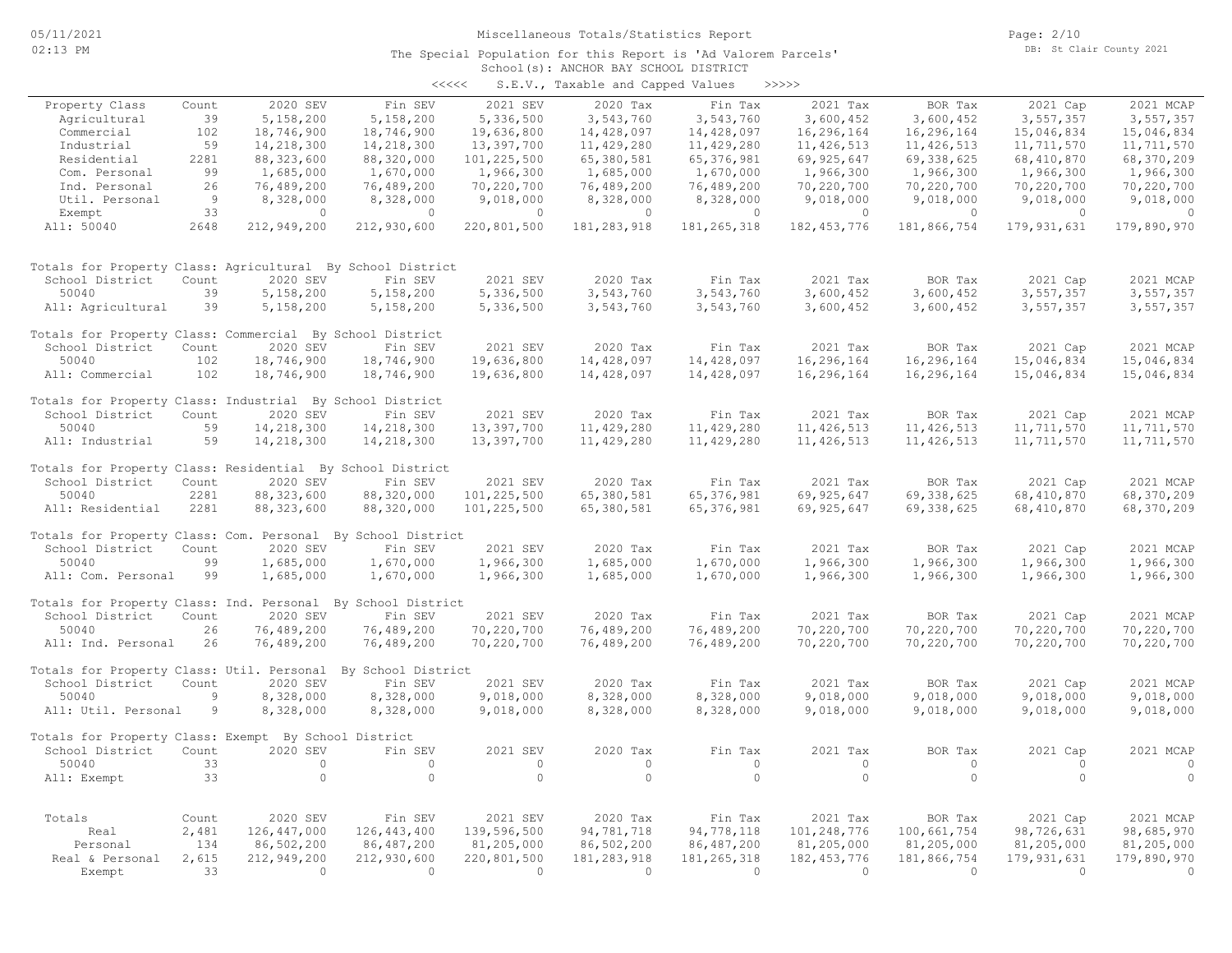The Special Population for this Report is 'Ad Valorem Parcels'

Page: 3/10 DB: St Clair County 2021

#### School(s): ANCHOR BAY SCHOOL DISTRICT <<<<< PRE/MBT Percentage Times S.E.V. >>>>>

| Totals for School District: 50040                            |                          |             | ANCHOR BAY SCHOOL DISTRICT |                    |                |                    |                      |                    |                |
|--------------------------------------------------------------|--------------------------|-------------|----------------------------|--------------------|----------------|--------------------|----------------------|--------------------|----------------|
| Property Class                                               | Count                    | 2020 ORIG   | 2020 ORIG                  | Final PRE          | Final          | W/O Winter         | W/O Winter           | 2021 ORIG          | 2021 ORIG      |
|                                                              |                          | PRE         | Non-PRE                    |                    | Non-PRE        | PRE                | Non-PRE              | PRE                | Non-PRE        |
| Agricultural                                                 | 38                       | 5,049,400   | 108,800                    | 5,049,400          | 108,800        | 5,049,400          | 108,800              | 5,270,700          | 65,800         |
| Commercial                                                   | $4\overline{4}$          | 481,699     | 18,265,201                 |                    | 18,265,201     |                    | 18,265,201           |                    | 19,274,240     |
| Industrial                                                   | $\overline{\phantom{a}}$ | 176,300     | 14,042,000                 | 481,699<br>176,300 | 14,042,000     | 481,699<br>176,300 | 14,042,000           | 362,560<br>135,400 | 13,262,300     |
| Residential                                                  | 651                      | 74,059,028  | 14,264,572                 | 74,959,628         | 13,360,372     | 74,387,728         | 13,932,272           | 82,984,325         | 18, 241, 175   |
|                                                              | 99                       |             |                            | 1,670,000          |                | 1,670,000          | $\circ$              |                    |                |
| Com. Personal                                                |                          | 1,685,000   | $\overline{0}$             |                    | $\overline{0}$ |                    |                      | 1,966,300          | $\sim$ 0       |
| Ind. Personal                                                | 26                       | 76,489,200  | $\overline{0}$             | 76,489,200         | $\overline{0}$ | 76,489,200         | $\circ$              | 70,220,700         | $\overline{0}$ |
| Util. Personal                                               | $\overline{0}$           | $\circ$     | 8,328,000                  | $\overline{0}$     | 8,328,000      | $\circ$            | 8,328,000            | $\overline{0}$     | 9,018,000      |
| Exempt                                                       | $\overline{\mathbf{3}}$  | $\circ$     | $\overline{0}$             | $\circ$            | $\overline{0}$ | $\circ$            | $\overline{0}$       | $\circ$            | $\circ$        |
| All: 50040                                                   | 824                      | 157,940,627 | 55,008,573                 | 158,826,227        | 54,104,373     | 158, 254, 327      | 54,676,273           | 160,939,985        | 59,861,515     |
| Totals for Property Class: Agricultural By School District   |                          |             |                            |                    |                |                    |                      |                    |                |
| School District                                              | Count                    | 2020 ORIG   | 2020 ORIG                  | Final PRE          | Final          | W/O Winter         | W/O Winter           | 2021 ORIG          | 2021 ORIG      |
|                                                              |                          | PRE         | Non-PRE                    |                    | Non-PRE        | PRE                | Non-PRE              | PRE                | Non-PRE        |
| 50040                                                        | 38                       | 5,049,400   | 108,800                    | 5,049,400          | 108,800        | 5,049,400          | 108,800              | 5,270,700          | 65,800         |
| All: Agricultural                                            | 38                       | 5,049,400   | 108,800                    | 5,049,400          | 108,800        | 5,049,400          | 108,800              | 5,270,700          | 65,800         |
|                                                              |                          |             |                            |                    |                |                    |                      |                    |                |
| Totals for Property Class: Commercial By School District     |                          |             |                            |                    |                |                    |                      |                    |                |
| School District                                              | Count                    | 2020 ORIG   | 2020 ORIG                  | Final PRE          | Final          | W/O Winter         | W/O Winter           | 2021 ORIG          | 2021 ORIG      |
|                                                              |                          | PRE         | Non-PRE                    |                    | Non-PRE        | PRE                | Non-PRE              | PRE                | Non-PRE        |
| 50040                                                        | $\overline{4}$           | 481,699     | 18,265,201                 | 481,699            | 18,265,201     | 481,699            | 18,265,201           | 362,560            | 19,274,240     |
| All: Commercial                                              | $4\overline{4}$          | 481,699     | 18,265,201                 | 481,699            | 18,265,201     | 481,699            | 18,265,201           | 362,560            | 19,274,240     |
|                                                              |                          |             |                            |                    |                |                    |                      |                    |                |
| Totals for Property Class: Industrial By School District     |                          |             |                            |                    |                |                    |                      |                    |                |
| School District                                              | Count                    | 2020 ORIG   | 2020 ORIG                  | Final PRE          | Final          | W/O Winter         | W/O Winter           | 2021 ORIG          | 2021 ORIG      |
|                                                              |                          | PRE         | Non-PRE                    |                    | Non-PRE        | PRE                | Non-PRE              | PRE                | Non-PRE        |
| 50040                                                        | 3                        | 176,300     | 14,042,000                 |                    | 14,042,000     | 176,300            | 14,042,000           | 135,400            | 13,262,300     |
| All: Industrial                                              | 3                        | 176,300     | 14,042,000                 | 176,300<br>176,300 | 14,042,000     | 176,300            |                      |                    |                |
|                                                              |                          |             |                            |                    |                |                    | 14,042,000           | 135,400            | 13,262,300     |
| Totals for Property Class: Residential By School District    |                          |             |                            |                    |                |                    |                      |                    |                |
| School District                                              | Count                    | 2020 ORIG   | 2020 ORIG                  | Final PRE          | Final          | W/O Winter         | W/O Winter           | 2021 ORIG          | 2021 ORIG      |
|                                                              |                          | PRE         | Non-PRE                    |                    | Non-PRE        | PRE                | Non-PRE              | PRE                | Non-PRE        |
|                                                              |                          |             |                            |                    |                |                    |                      |                    |                |
| 50040                                                        | 651                      | 74,059,028  | 14,264,572                 | 74,959,628         | 13,360,372     | 74,387,728         | 13,932,272           | 82,984,325         | 18, 241, 175   |
| All: Residential                                             | 651                      | 74,059,028  | 14,264,572                 | 74,959,628         | 13,360,372     | 74,387,728         | 13,932,272           | 82,984,325         | 18, 241, 175   |
| Totals for Property Class: Com. Personal By School District  |                          |             |                            |                    |                |                    |                      |                    |                |
| School District                                              | Count                    | 2020 ORIG   | 2020 ORIG                  | Final PRE          | Final          | W/O Winter         | W/O Winter           | 2021 ORIG          | 2021 ORIG      |
|                                                              |                          | PRE         | Non-PRE                    |                    | Non-PRE        | PRE                | Non-PRE              | PRE                | Non-PRE        |
| 50040                                                        | 99                       | 1,685,000   | $\overline{0}$             | 1,670,000          | $\sim$ 0       | 1,670,000          | $\sim$ 0             | 1,966,300          | $\sim$ 0       |
| All: Com. Personal 99                                        |                          |             | $\circ$                    |                    | $\overline{0}$ |                    | $\circ$              |                    | $\overline{0}$ |
|                                                              |                          | 1,685,000   |                            | 1,670,000          |                | 1,670,000          |                      | 1,966,300          |                |
| Totals for Property Class: Ind. Personal By School District  |                          |             |                            |                    |                |                    |                      |                    |                |
| School District                                              | Count                    | 2020 ORIG   | 2020 ORIG                  | Final PRE          | Final          | W/O Winter         | W/O Winter           | 2021 ORIG          | 2021 ORIG      |
|                                                              |                          | PRE         | Non-PRE                    |                    | Non-PRE        | PRE                | Non-PRE              | PRE                | Non-PRE        |
| 50040                                                        | 26                       | 76,489,200  | $\overline{0}$             | 76,489,200         | $\sim$ 0       | 76,489,200         | $\circ$              | 70,220,700         | $\overline{0}$ |
|                                                              |                          |             | $\circ$                    |                    | $\overline{0}$ |                    | $\circ$              |                    | $\Omega$       |
| All: Ind. Personal                                           | 26                       | 76,489,200  |                            | 76,489,200         |                | 76,489,200         |                      | 70,220,700         |                |
| Totals for Property Class: Util. Personal By School District |                          |             |                            |                    |                |                    |                      |                    |                |
| School District Count 2020 ORIG 2020 ORIG Final PRE          |                          |             |                            |                    | Final          | W/O Winter         | W/O Winter           | 2021 ORIG          | 2021 ORIG      |
|                                                              |                          |             |                            |                    |                |                    |                      |                    |                |
|                                                              |                          | PRE         | Non-PRE                    |                    | Non-PRE        | PRE                | Non-PRE<br>8,328,000 | PRE                | Non-PRE        |
| 50040                                                        | 0                        | $\circ$     | 8,328,000                  | $\circ$            | 8,328,000      | $\circ$            |                      | $\circ$            | 9,018,000      |
| All: Util. Personal                                          | 0                        | $\circ$     | 8,328,000                  | $\circ$            | 8,328,000      | $\circ$            | 8,328,000            | $\circ$            | 9,018,000      |
| Totals for Property Class: Exempt By School District         |                          |             |                            |                    |                |                    |                      |                    |                |
| School District                                              | Count                    | 2020 ORIG   | 2020 ORIG                  | Final PRE          | Final          | W/O Winter         | W/O Winter           | 2021 ORIG          | 2021 ORIG      |
|                                                              |                          |             | Non-PRE                    |                    |                |                    |                      |                    |                |
|                                                              |                          | PRE         |                            |                    | Non-PRE        | PRE                | Non-PRE              | PRE                | Non-PRE        |
| 50040                                                        | 3                        | $\circ$     | 0                          | 0                  | $\circ$        | $\circ$            | $\circ$              | $\circ$            | 0              |
| All: Exempt                                                  | 3                        | 0           | $\circ$                    | $\circ$            | $\circ$        | 0                  | $\circ$              | $\circ$            | $\circ$        |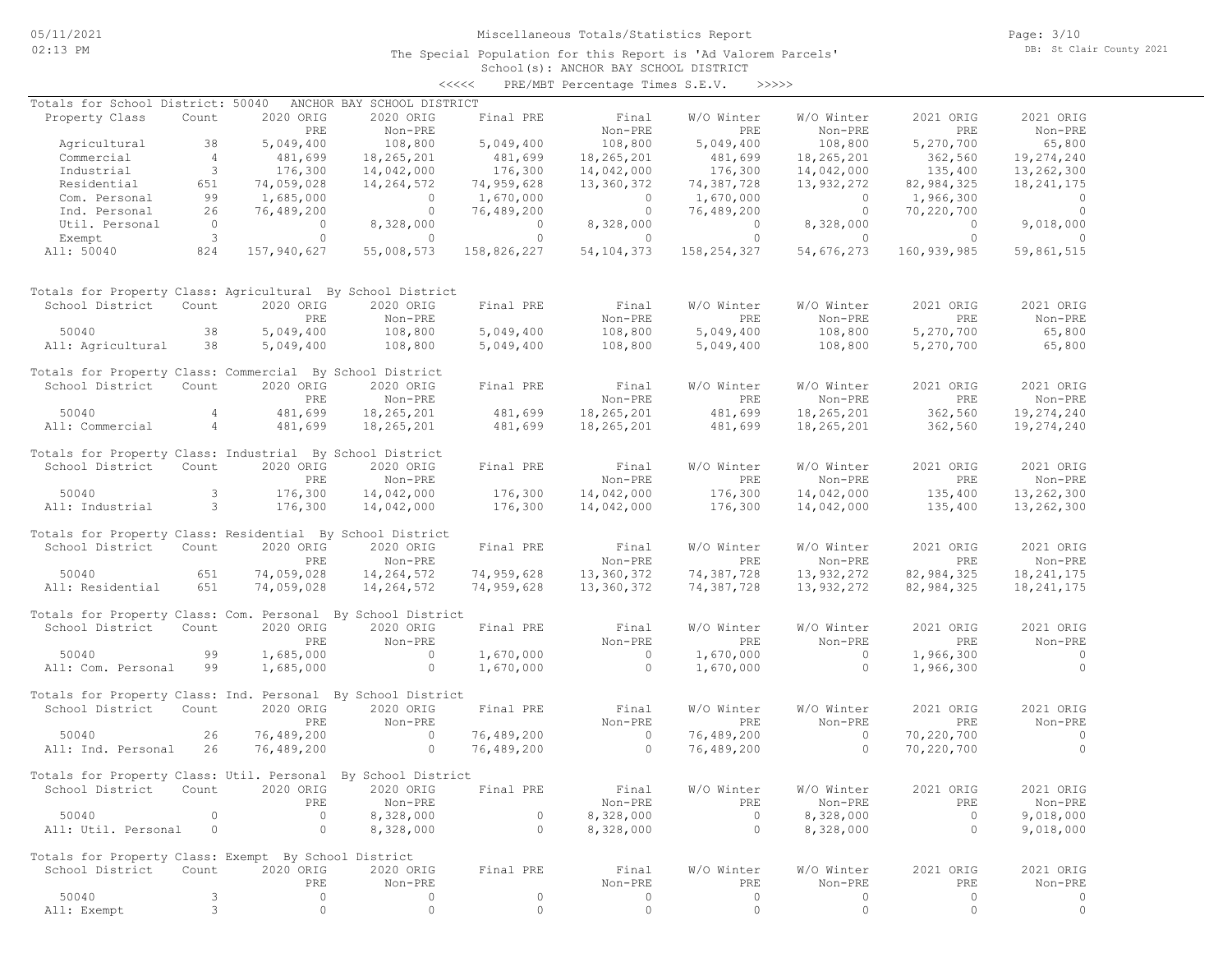The Special Population for this Report is 'Ad Valorem Parcels'

Page: 4/10 DB: St Clair County 2021

School(s): ANCHOR BAY SCHOOL DISTRICT

| くくくくく | PRE/MBT Percentage Times S.E.V. |  |  | >>>>> |
|-------|---------------------------------|--|--|-------|
|-------|---------------------------------|--|--|-------|

| Totals             | Count | 2020 ORIG        | 2020 ORIG  | Final PRE   | Final        | W/O Winter    | W/O Winter   | 2021 ORIG   | 2021 ORIG  |
|--------------------|-------|------------------|------------|-------------|--------------|---------------|--------------|-------------|------------|
|                    |       | PRE              | Non-PRE    |             | Non-PRE      | PRE           | Non-PRE      | PRE         | Non-PRE    |
| Real               | 696   | 79,766,427       | 46,680,573 | 80,667,027  | 45,776,373   | 80,095,127    | 46, 348, 273 | 88,752,985  | 50,843,515 |
| Personal           | 125   | 78,174,200       | 8,328,000  | 78,159,200  | 8,328,000    | 78,159,200    | 8,328,000    | 72,187,000  | 9,018,000  |
| & Personal<br>Real | 821   | 7,940,627<br>157 | 55,008,573 | 158,826,227 | 54, 104, 373 | 158, 254, 327 | 54,676,273   | 160,939,985 | 59,861,515 |
| Exempt             |       |                  |            |             |              |               |              |             |            |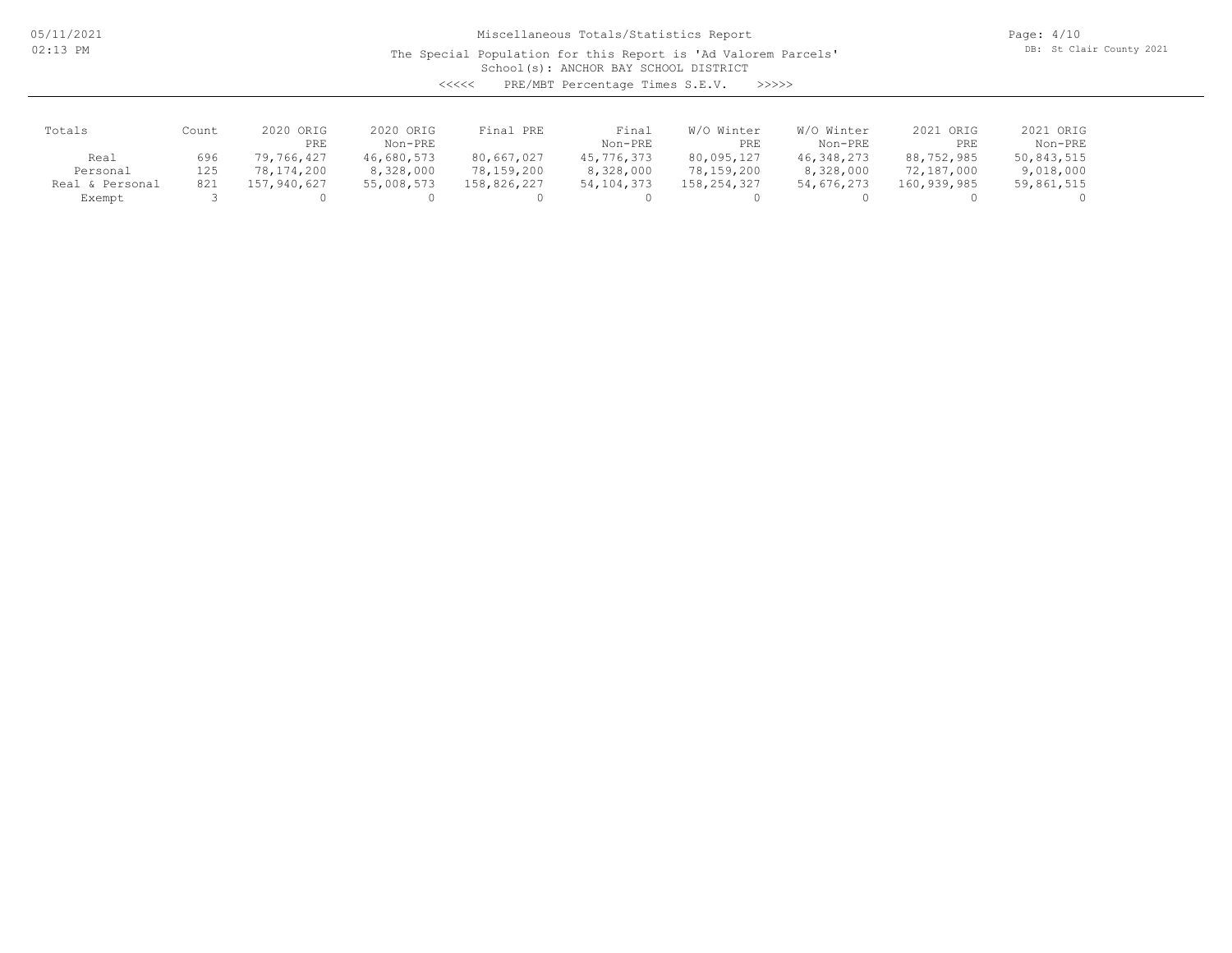The Special Population for this Report is 'Ad Valorem Parcels'

Page: 5/10 DB: St Clair County 2021

School(s): ANCHOR BAY SCHOOL DISTRICT <<<<< PRE/MBT Percentage Times Taxable >>>>>

| Totals for School District: 50040                            |                          |                | ANCHOR BAY SCHOOL DISTRICT            |                   |                          |                            |                          |                  |                                       |
|--------------------------------------------------------------|--------------------------|----------------|---------------------------------------|-------------------|--------------------------|----------------------------|--------------------------|------------------|---------------------------------------|
| Property Class                                               | Count                    | 2020 ORIG      | 2020 ORIG                             | Final PRE         | Final                    | W/O Winter                 | W/O Winter               | 2021 ORIG        | 2021 ORIG                             |
|                                                              |                          | PRE            | Non-PRE                               |                   | Non-PRE                  | PRE                        | Non-PRE                  | PRE              | Non-PRE                               |
| Agricultural                                                 | 38                       | 3,434,960      | 108,800                               | 3,434,960         | 108,800                  | 3,434,960                  | 108,800                  | 3,534,652        | 65,800                                |
| Commercial                                                   | 4                        | 308,942        | 14, 119, 155                          |                   | 14, 119, 155             | 308,942                    | 14, 119, 155             | 231,322          | 16,064,842                            |
| Industrial                                                   | $\overline{\phantom{a}}$ | 90,160         | 11,339,120                            | 308,942<br>90,160 | 11,339,120               | 90,160                     | 11,339,120               | 65,090           | 11,361,423                            |
| Residential                                                  | 651                      | 54,558,091     | 10,822,490                            | 55, 349, 788      | 10,027,193               | 54,850,370                 | 10,526,611               | 57, 312, 610     | 12,026,015                            |
| Com. Personal                                                | 99                       | 1,685,000      |                                       |                   |                          | 1,670,000                  | $\circ$                  |                  | $\overline{0}$                        |
|                                                              |                          |                | $\sim$ 0<br>$\overline{0}$            | 1,670,000         | $\overline{a}$           |                            |                          | 1,966,300        | $\overline{0}$                        |
| Ind. Personal                                                | 26<br>$\overline{0}$     | 76,489,200     |                                       | 76,489,200        | $\overline{0}$           | 76,489,200                 | $\overline{0}$           | 70,220,700       |                                       |
| Util. Personal                                               |                          | $\overline{0}$ | 8,328,000                             | $\overline{0}$    | 8,328,000                | $\overline{0}$             | 8,328,000                | $\overline{0}$   | 9,018,000                             |
| Exempt                                                       | $\overline{\mathbf{3}}$  | $\circ$        | $\overline{0}$                        | $\overline{0}$    | $\sim$ 0 $\sim$ 0 $\sim$ | $\overline{0}$             | $\sim$ 0 $\sim$ 0 $\sim$ | $\overline{0}$   | $\overline{0}$                        |
| All: 50040                                                   | 824                      | 136,566,353    | 44,717,565                            | 137,343,050       | 43,922,268               | 136,843,632                | 44, 421, 686             | 133,330,674      | 48,536,080                            |
| Totals for Property Class: Agricultural By School District   |                          |                |                                       |                   |                          |                            |                          |                  |                                       |
| School District                                              | Count                    | 2020 ORIG      | 2020 ORIG                             | Final PRE         | Final                    | W/O Winter                 | W/O Winter               | 2021 ORIG        | 2021 ORIG                             |
|                                                              |                          | PRE            | Non-PRE                               |                   | Non-PRE                  | PRE                        | Non-PRE                  | PRE              | Non-PRE                               |
| 50040                                                        | $\overline{38}$          | 3,434,960      | 108,800                               | 3,434,960         | 108,800                  | 3,434,960                  | 108,800                  | 3,534,652        | 65,800                                |
| All: Agricultural 38                                         |                          | 3,434,960      | 108,800                               | 3,434,960         | 108,800                  | 3,434,960                  | 108,800                  | 3,534,652        | 65,800                                |
|                                                              |                          |                |                                       |                   |                          |                            |                          |                  |                                       |
| Totals for Property Class: Commercial By School District     |                          |                |                                       |                   |                          |                            |                          |                  |                                       |
| School District Count                                        |                          | 2020 ORIG      | 2020 ORIG                             | Final PRE         | Final                    | W/O Winter                 | W/O Winter               | 2021 ORIG        | 2021 ORIG                             |
|                                                              |                          | PRE            | Non-PRE                               |                   | Non-PRE                  | PRE                        | Non-PRE                  | PRE              | Non-PRE                               |
| 50040                                                        | 4                        | 308,942        | 14, 119, 155                          | 308,942           | 14, 119, 155             | 308,942                    | 14, 119, 155             | 231,322          | 16,064,842                            |
| All: Commercial 4                                            |                          | 308,942        | 14, 119, 155                          | 308,942           | 14, 119, 155             | 308,942                    | 14, 119, 155             | 231,322          | 16,064,842                            |
|                                                              |                          |                |                                       |                   |                          |                            |                          |                  |                                       |
| Totals for Property Class: Industrial By School District     |                          |                |                                       |                   |                          |                            |                          |                  |                                       |
| School District                                              | Count                    | 2020 ORIG      | 2020 ORIG                             | Final PRE         | Final                    | W/O Winter                 | W/O Winter               | 2021 ORIG        | 2021 ORIG                             |
|                                                              |                          | PRE            | Non-PRE                               |                   | Non-PRE                  | PRE                        | Non-PRE                  | PRE              | Non-PRE                               |
| 50040                                                        | $\overline{\phantom{a}}$ | 90,160         | 11,339,120                            |                   | 11,339,120               |                            | 11,339,120               |                  | 11,361,423                            |
| All: Industrial                                              | $\sim$ 3                 | 90,160         | 11,339,120                            | 90,160<br>90,160  | 11,339,120               | 90,160<br>90.160<br>90,160 | 11,339,120               | 65,090<br>65,090 | 11,361,423                            |
|                                                              |                          |                |                                       |                   |                          |                            |                          |                  |                                       |
| Totals for Property Class: Residential By School District    |                          |                |                                       |                   |                          |                            |                          |                  |                                       |
| School District Count                                        |                          | 2020 ORIG      | 2020 ORIG                             | Final PRE         | Final                    | W/O Winter                 | W/O Winter               | 2021 ORIG        | 2021 ORIG                             |
|                                                              |                          | PRE            | Non-PRE                               |                   | Non-PRE                  | PRE                        | Non-PRE                  | PRE              | Non-PRE                               |
| 50040                                                        | 651                      | 54, 558, 091   | 10,822,490                            | 55, 349, 788      | 10,027,193               | 54,850,370                 | 10,526,611               | 57, 312, 610     | 12,026,015                            |
| All: Residential                                             | 651                      | 54,558,091     | 10,822,490                            | 55, 349, 788      | 10,027,193               | 54,850,370                 | 10,526,611               | 57, 312, 610     | 12,026,015                            |
|                                                              |                          |                |                                       |                   |                          |                            |                          |                  |                                       |
| Totals for Property Class: Com. Personal By School District  |                          |                |                                       |                   |                          |                            |                          |                  |                                       |
| School District Count                                        |                          | 2020 ORIG      | 2020 ORIG                             | Final PRE         | Final                    | W/O Winter                 | W/O Winter               | 2021 ORIG        | 2021 ORIG                             |
|                                                              |                          | PRE            | Non-PRE                               |                   | Non-PRE                  | PRE                        | Non-PRE                  | PRE              | Non-PRE                               |
| 50040                                                        | 99                       | 1,685,000      | $\sim$ 0                              | 1,670,000         | $\overline{0}$           | 1,670,000                  | $\sim$ 0                 | 1,966,300        | $\begin{array}{c} 0 \\ 0 \end{array}$ |
| All: Com. Personal 99                                        |                          | 1,685,000      | $\sim$ 0                              | 1,670,000         | $\overline{0}$           | 1,670,000                  | $\overline{0}$           | 1,966,300        | $\overline{0}$                        |
|                                                              |                          |                |                                       |                   |                          |                            |                          |                  |                                       |
| Totals for Property Class: Ind. Personal By School District  |                          |                |                                       |                   |                          |                            |                          |                  |                                       |
| School District                                              | Count                    | 2020 ORIG      | 2020 ORIG                             | Final PRE         | Final                    | W/O Winter                 | W/O Winter               | 2021 ORIG        | 2021 ORIG                             |
|                                                              |                          | PRE            | Non-PRE                               |                   | Non-PRE                  | PRE                        | Non-PRE                  | PRE              | Non-PRE                               |
| 50040                                                        | 26                       | 76,489,200     | $\overline{0}$                        | 76,489,200        | $\sim$ 0                 | 76,489,200                 | $\sim$ 0                 | 70,220,700       | $\sim$ 0                              |
| All: Ind. Personal                                           | 26                       | 76,489,200     | $\begin{array}{c} 0 \\ 0 \end{array}$ | 76,489,200        | $\overline{a}$           | 76,489,200                 | $\Omega$                 | 70,220,700       | $\overline{0}$                        |
|                                                              |                          |                |                                       |                   |                          |                            |                          |                  |                                       |
| Totals for Property Class: Util. Personal By School District |                          |                |                                       |                   |                          |                            |                          |                  |                                       |
| School District Count 2020 ORIG 2020 ORIG Final PRE          |                          |                |                                       |                   | Final                    |                            | W/O Winter W/O Winter    | 2021 ORIG        | 2021 ORIG                             |
|                                                              |                          | PRE            | Non-PRE                               |                   | Non-PRE                  | PRE                        | Non-PRE                  | PRE              | Non-PRE                               |
| 50040                                                        | $\circ$                  | $\circ$        | 8,328,000                             | $\circ$           | 8,328,000                | $\circ$                    | 8,328,000                | $\overline{0}$   | 9,018,000                             |
| All: Util. Personal                                          | $\circ$                  | $\circ$        | 8,328,000                             | $\circ$           | 8,328,000                | $\circ$                    | 8,328,000                | $\circ$          | 9,018,000                             |
|                                                              |                          |                |                                       |                   |                          |                            |                          |                  |                                       |
| Totals for Property Class: Exempt By School District         |                          |                |                                       |                   |                          |                            |                          |                  |                                       |
| School District                                              | Count                    | 2020 ORIG      | 2020 ORIG                             | Final PRE         | Final                    | W/O Winter                 | W/O Winter               | 2021 ORIG        | 2021 ORIG                             |
|                                                              |                          | PRE            | Non-PRE                               |                   | Non-PRE                  | PRE                        | Non-PRE                  | PRE              | Non-PRE                               |
| 50040                                                        | 3                        | 0              | 0                                     | $\circ$           | $\circ$                  | $\circ$                    | $\circ$                  | $\circ$          | 0                                     |
|                                                              | 3                        | $\circ$        | $\circ$                               | $\circ$           | $\circ$                  | $\circ$                    | $\circ$                  | $\circ$          | $\circ$                               |
| All: Exempt                                                  |                          |                |                                       |                   |                          |                            |                          |                  |                                       |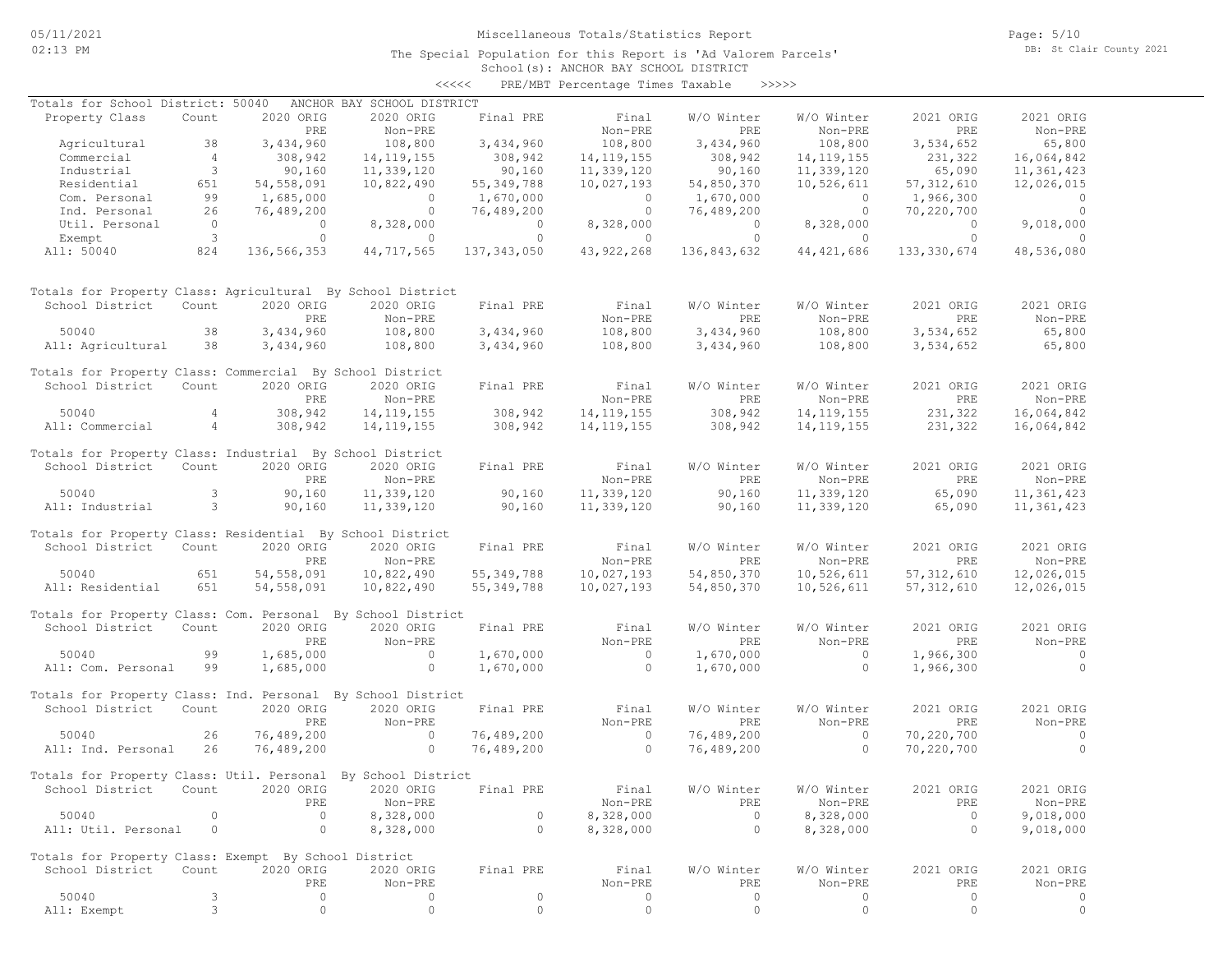The Special Population for this Report is 'Ad Valorem Parcels'

Page: 6/10 DB: St Clair County 2021

School(s): ANCHOR BAY SCHOOL DISTRICT

| <<<< | PRE/MBT Percentage Times Taxable |  |  | >>>>> |
|------|----------------------------------|--|--|-------|
|------|----------------------------------|--|--|-------|

| Totals             | Count | ORIG<br>2020<br>PRE | 2020 ORIG<br>Non-PRE | Final PRE   | Final<br>Non-PRE | W/O Winter<br>PRE | W/O Winter<br>Non-PRE | 2021 ORIG<br>PRE | 2021 ORIG<br>Non-PRE |
|--------------------|-------|---------------------|----------------------|-------------|------------------|-------------------|-----------------------|------------------|----------------------|
| Real               | 696   | 58,392,153          | 36,389,565           | 59,183,850  | 35,594,268       | 58,684,432        | 36,093,686            | 61, 143, 674     | 39,518,080           |
| Personal           | 125   | 78,174,200          | 8,328,000            | 78,159,200  | 8,328,000        | 78,159,200        | 8,328,000             | 72,187,000       | 9,018,000            |
| & Personal<br>Real | 821   | 136,566,353         | 44,717,565           | 137,343,050 | 43,922,268       | 136,843,632       | 44, 421, 686          | 133,330,674      | 48,536,080           |
| Exempt             |       |                     |                      |             |                  |                   |                       |                  |                      |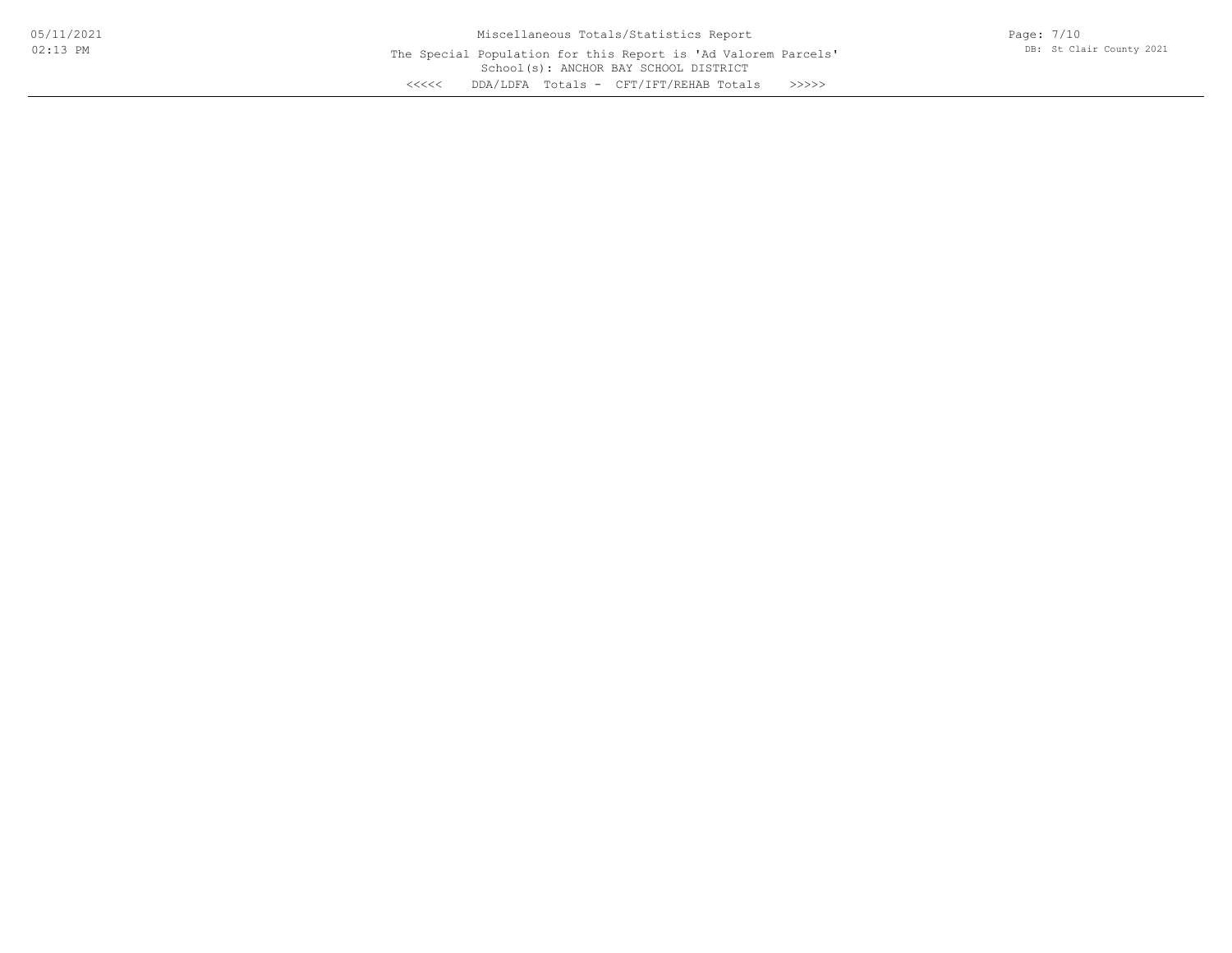#### School(s): ANCHOR BAY SCHOOL DISTRICT The Special Population for this Report is 'Ad Valorem Parcels'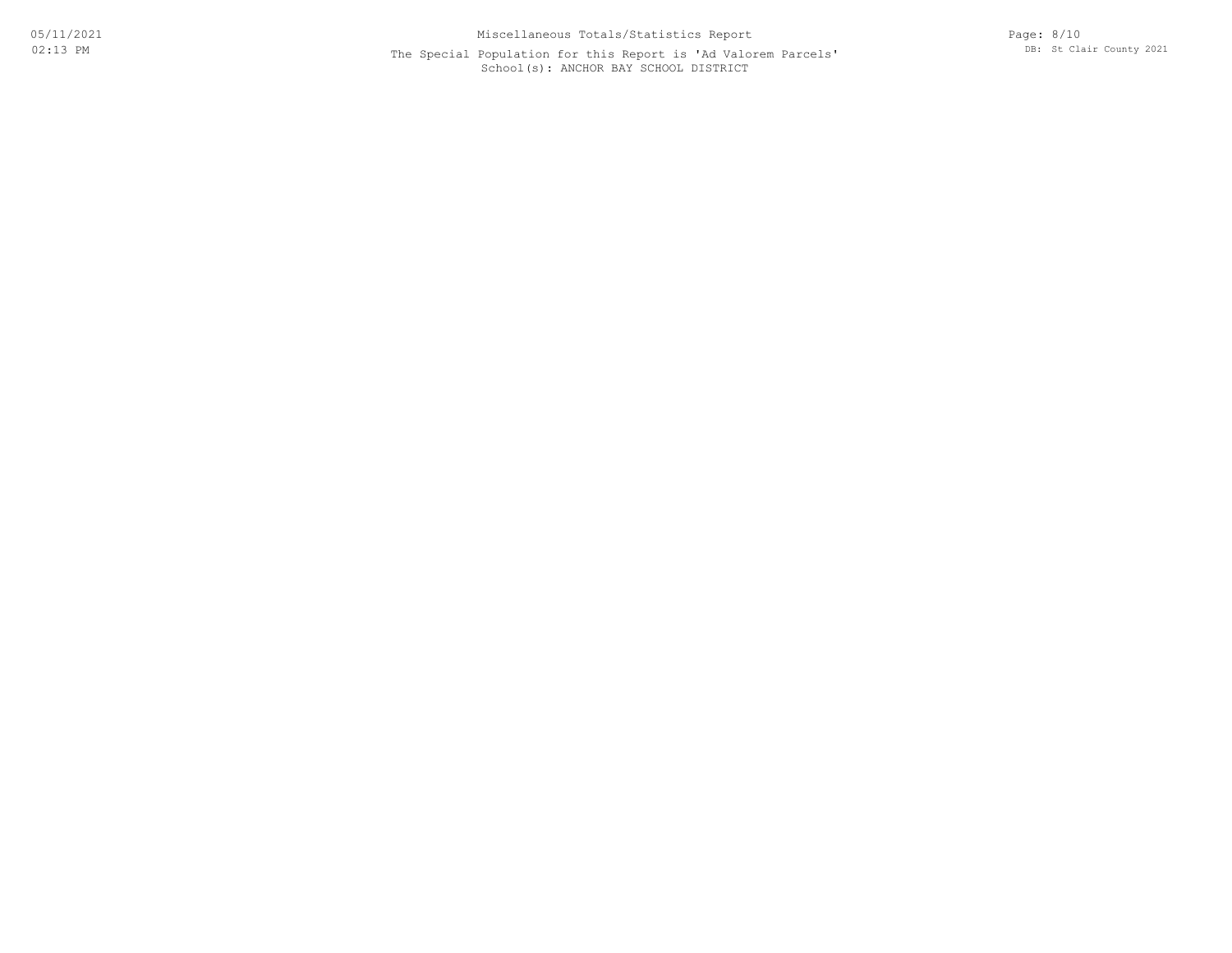### School(s): ANCHOR BAY SCHOOL DISTRICT The Special Population for this Report is 'Ad Valorem Parcels'

Page: 9/10 DB: St Clair County 2021

<<<<< Top 20 Statistics >>>>>

| ***** Top 20 S.E.V.s<br>*****<br>23-999-0029-000<br>23-999-0036-000<br>23-007-2001-000<br>12-999-0016-000<br>23-006-2001-000<br>$23 - 999 - 0028 - 000$ | CONSUMERS ENERGY COMPANY<br>DTE ELECTRIC COMPANY<br>RUSSELL INVESTMENT CO LLC/RUSSELL C<br>DTE ELECTRIC COMPANY<br>CONSUMERS POWER CO<br>CONSUMERS ENERGY CO                            | \$<br>\$<br>\$<br>\$<br>\$<br>\$          | 68,760,300<br>2,163,100<br>2,098,500<br>2,049,800<br>1,998,100<br>1,997,500 |
|---------------------------------------------------------------------------------------------------------------------------------------------------------|-----------------------------------------------------------------------------------------------------------------------------------------------------------------------------------------|-------------------------------------------|-----------------------------------------------------------------------------|
| 12-032-4002-101<br>$23 - 008 - 3001 - 000$<br>12-030-4002-000<br>12-030-4001-000<br>12-029-1003-000<br>23-480-0002-000                                  | NORTHPOINTE DEVELOPMENT LLC<br>FSI ANCHOR BAY PROPERTY LLC<br>MMR DAMEN 7320 JARVIS LLC ET-AL<br>MMR DAMEN 7320 JARVIS LLC ET-AL<br>GOLDEN HAWK PROPERTIES LLC<br>KEHRIG ROBERT/CYNTHIA | \$<br>\$<br>\$<br>\$<br>\$<br>\$          | 1,635,900<br>1,382,300<br>1,350,400<br>1,293,600<br>1,201,700<br>1,177,800  |
| 23-005-1001-200<br>23-999-0090-000<br>23-130-0001-000<br>23-600-0009-000<br>12-033-4003-000                                                             | PATEL INTERNATIONAL LLC<br>SEMCO ENERGY INC<br>ONE ELEVEN INVESTMENTS LLC<br>KAMINSKI DAVID/KIMBERLY<br>GLOBALVAL LLC                                                                   | \$<br>\$<br>\$<br>$\dot{\varsigma}$<br>\$ | 951,000<br>873,100<br>776,000<br>742,200<br>707,100                         |
| 12-999-0143-000<br>23-999-0620-000<br>23-009-4006-061                                                                                                   | ROBERT CLANCY CONTRACTING INC<br>ITC TRANSMISSION<br>PALING DANIEL E                                                                                                                    | \$<br>\$<br>\$                            | 672,600<br>642,900<br>625,500                                               |
| ***** Top 20 Taxable Values *****                                                                                                                       |                                                                                                                                                                                         |                                           |                                                                             |
| 23-999-0029-000                                                                                                                                         | CONSUMERS ENERGY COMPANY                                                                                                                                                                | \$                                        | 68,760,300                                                                  |
| 23-999-0036-000<br>12-999-0016-000                                                                                                                      | DTE ELECTRIC COMPANY                                                                                                                                                                    | \$<br>\$                                  | 2,163,100<br>2,049,800                                                      |
| 23-999-0028-000                                                                                                                                         | DTE ELECTRIC COMPANY<br>CONSUMERS ENERGY CO                                                                                                                                             | \$                                        | 1,997,500                                                                   |
| 23-007-2001-000                                                                                                                                         | RUSSELL INVESTMENT CO LLC/RUSSELL C                                                                                                                                                     | \$                                        | 1,715,596                                                                   |
| 23-006-2001-000                                                                                                                                         | CONSUMERS POWER CO                                                                                                                                                                      | \$                                        | 1,497,102                                                                   |
| 23-008-3001-000                                                                                                                                         | FSI ANCHOR BAY PROPERTY LLC                                                                                                                                                             | \$                                        | 1,382,300                                                                   |
| 12-030-4002-000                                                                                                                                         | MMR DAMEN 7320 JARVIS LLC ET-AL                                                                                                                                                         | \$                                        | 1,350,400                                                                   |
| 12-030-4001-000                                                                                                                                         | MMR DAMEN 7320 JARVIS LLC ET-AL                                                                                                                                                         | \$                                        | 1,293,600                                                                   |
| 12-032-4002-101                                                                                                                                         | NORTHPOINTE DEVELOPMENT LLC                                                                                                                                                             | \$                                        | 1,016,843                                                                   |
| 23-005-1001-200<br>23-999-0090-000                                                                                                                      | PATEL INTERNATIONAL LLC<br>SEMCO ENERGY INC                                                                                                                                             | \$<br>\$                                  | 951,000<br>873,100                                                          |
| 12-029-1003-000                                                                                                                                         | GOLDEN HAWK PROPERTIES LLC                                                                                                                                                              | \$                                        | 777,802                                                                     |
| 23-130-0001-000                                                                                                                                         | ONE ELEVEN INVESTMENTS LLC                                                                                                                                                              | \$                                        | 776,000                                                                     |
| 12-999-0143-000                                                                                                                                         | ROBERT CLANCY CONTRACTING INC                                                                                                                                                           | \$                                        | 672,600                                                                     |
| 12-033-4003-000                                                                                                                                         | GLOBALVAL LLC                                                                                                                                                                           | \$                                        | 644,599                                                                     |
| 23-999-0620-000                                                                                                                                         | ITC TRANSMISSION                                                                                                                                                                        | \$                                        | 642,900                                                                     |
| 12-999-0014-100                                                                                                                                         | ITC TRANSMISSION                                                                                                                                                                        | $\dot{\varsigma}$                         | 573,400                                                                     |
| 23-006-1001-100                                                                                                                                         | COUNTY LINE PROPERTIES LLC                                                                                                                                                              | $\boldsymbol{\dot{\varsigma}}$            | 547,500                                                                     |
| 23-130-0018-000                                                                                                                                         | NDRD PROPERTY MANAGEMENT LLC                                                                                                                                                            | \$                                        | 490,000                                                                     |
| *****                                                                                                                                                   |                                                                                                                                                                                         |                                           |                                                                             |
| Top 20 Owners by Taxable Value *****<br>CONSUMERS ENERGY COMPANY                                                                                        | has 68,760,300 Taxable Value in 1 Parcel(s)                                                                                                                                             |                                           |                                                                             |
| DTE ELECTRIC COMPANY                                                                                                                                    | 4,212,900 Taxable Value in 2 Parcel(s)<br>has                                                                                                                                           |                                           |                                                                             |
| MMR DAMEN 7320 JARVIS LLC ET-AL                                                                                                                         | 2,644,000 Taxable Value in 2 Parcel(s)<br>has                                                                                                                                           |                                           |                                                                             |
| CONSUMERS ENERGY CO                                                                                                                                     | 2,313,900 Taxable Value in 2 Parcel(s)<br>has                                                                                                                                           |                                           |                                                                             |
| CONSUMERS POWER CO                                                                                                                                      | has<br>1,804,156 Taxable Value in 8 Parcel(s)                                                                                                                                           |                                           |                                                                             |
| RUSSELL INVESTMENT CO LLC/RUSSELL C has                                                                                                                 | 1,715,596 Taxable Value in 1 Parcel(s)                                                                                                                                                  |                                           |                                                                             |
| FSI ANCHOR BAY PROPERTY LLC                                                                                                                             | 1,382,300 Taxable Value in 1 Parcel(s)<br>has                                                                                                                                           |                                           |                                                                             |
| ITC TRANSMISSION<br>NORTHPOINTE DEVELOPMENT LLC                                                                                                         | 1,216,300 Taxable Value in 2 Parcel(s)<br>has<br>1,176,696 Taxable Value in 5 Parcel(s)<br>has                                                                                          |                                           |                                                                             |
| SEMCO ENERGY INC                                                                                                                                        | 1,158,200 Taxable Value in 2 Parcel(s)<br>has                                                                                                                                           |                                           |                                                                             |
| PATEL INTERNATIONAL LLC                                                                                                                                 | 1,030,697 Taxable Value in 2 Parcel(s)<br>has                                                                                                                                           |                                           |                                                                             |
| GOLDEN HAWK PROPERTIES LLC                                                                                                                              | 955,237 Taxable Value in 2 Parcel(s)<br>has                                                                                                                                             |                                           |                                                                             |
| COUNTY LINE PROPERTIES LLC                                                                                                                              | 799,300 Taxable Value in 3 Parcel(s)<br>has                                                                                                                                             |                                           |                                                                             |
|                                                                                                                                                         |                                                                                                                                                                                         |                                           |                                                                             |